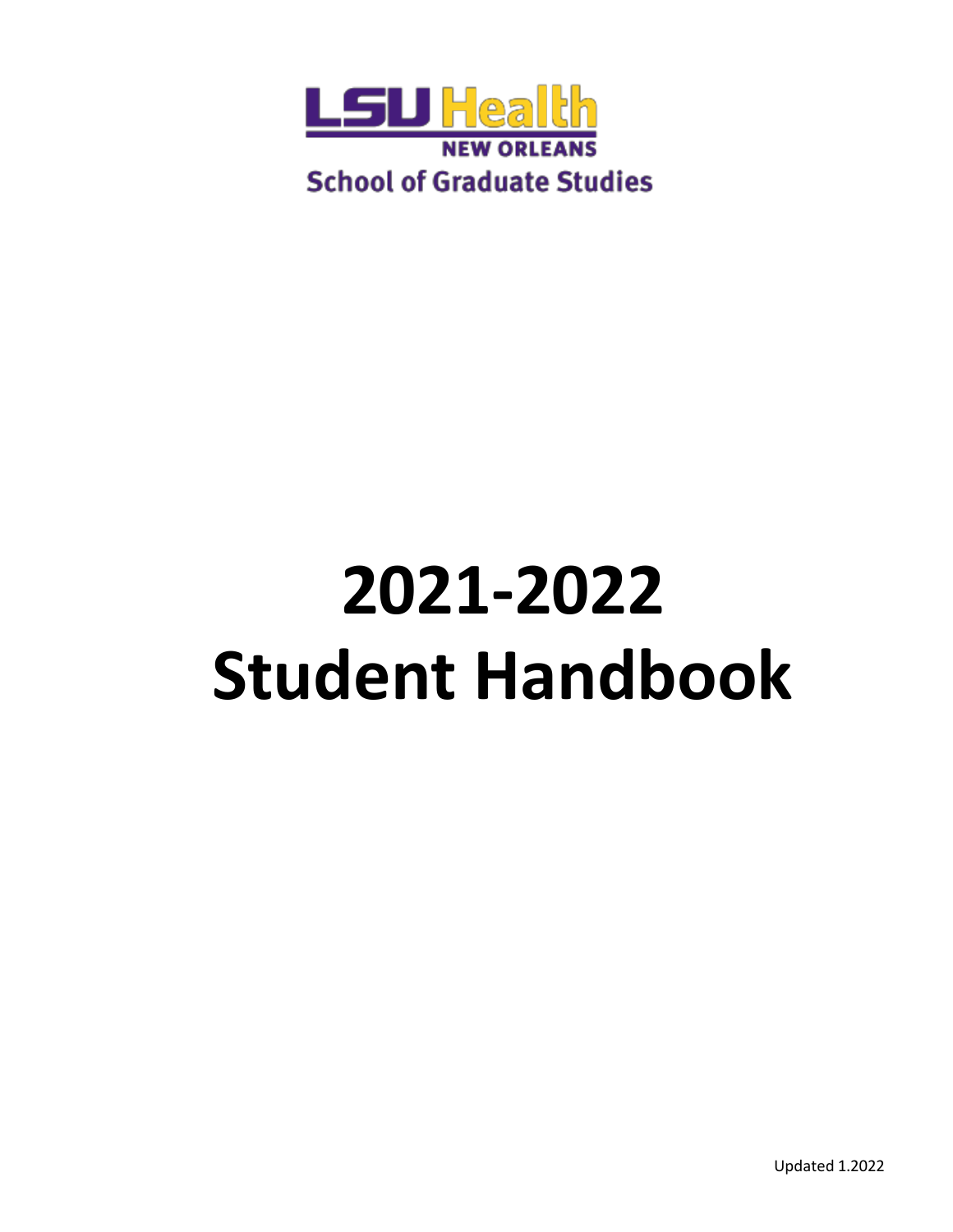# **TABLE OF CONTENTS**

| I.    | <b>INTRODUCTION</b>                                     | Page 3             |
|-------|---------------------------------------------------------|--------------------|
| II.   | <b>OVERVIEW OF THE SCHOOL OF GRADUATE STUDIES</b>       | Page 3             |
| Ш.    | <b>ORIENTATION</b>                                      | Page 3             |
| IV.   | <b>ADMINISTRATION</b>                                   | Pages 3-4          |
| V.    | <b>REGISTRATION/ENROLLMENT</b>                          | Pages 4-5          |
| VI.   | <b>TUITION/FEES/STIPENDS</b>                            | Pages 5-7          |
| VII.  | <b>GRADING/ACADEMIC CONDUCT</b>                         | Pages 7-8          |
| VIII. | <b>GRADUATION REQUIREMENTS</b>                          | Pages 8-11         |
| IX.   | <b>CHANCELLOR'S AWARD</b>                               | Page 11            |
| Χ.    | <b>RESEARCH DAY</b>                                     | Page 11            |
| XI.   | <b>PROFESSIONAL EXPECTATIONS</b>                        | <b>Pages 11-12</b> |
| XII.  | <b>PROCEDURE FOR STUDENT CONFLICTS &amp; GRIEVANCES</b> | Page 12            |
| XIII. | <b>STUDENT SERVICES</b>                                 | <b>Pages 12-17</b> |
| XIV.  | <b>POLICIES OF PARTICULAR INTEREST TO STUDENTS</b>      | Page 18            |
| XIV.  | <b>NEW ORLEANS RESOURCES</b>                            | Page 19            |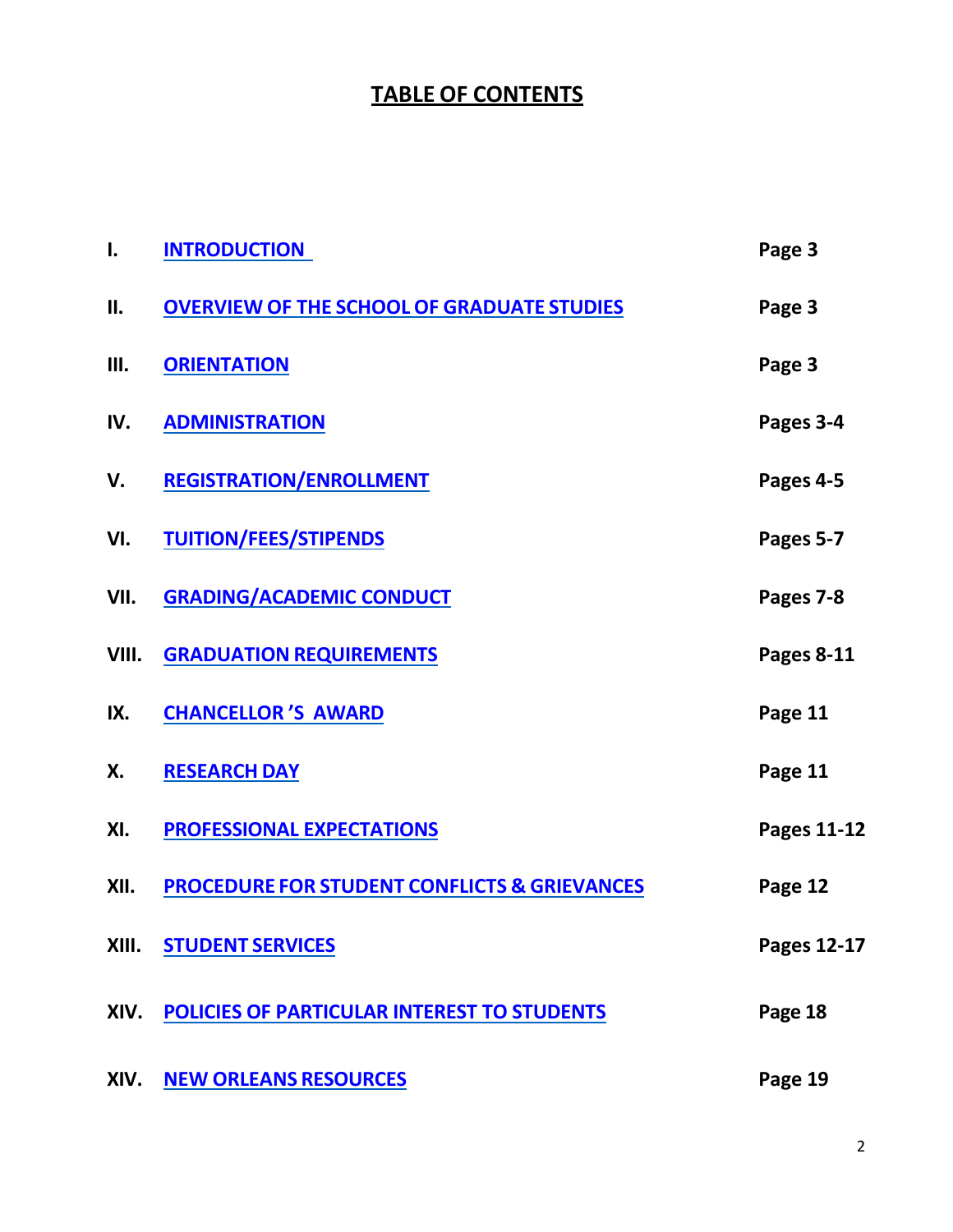#### <span id="page-2-0"></span>**INTRODUCTION**

The School of Graduate Studies Student Handbook provides a description of the pertinent institutional policies and procedures for students enrolled at the LSU Health Sciences Center in New Orleans. The purpose of this handbook is to provide information useful to students throughout their graduate education. It serves as a supplement to the LSUHSC Catalog. Some policies may be included in their entirety, others are summarized and a link is provided to the complete policy.

Other information in this handbook is intended to acquaint you with services and resources available to you as a student. We hope it will be helpful to you. Specific information regarding departmental regulations and available services should be requested directly from the department.

# <span id="page-2-1"></span>**OVERVIEW OF THE SCHOOL OF GRADUATE STUDIES**

The School of Graduate Studies consists of 7 basic sciences programs: Biochemistry & Molecular Biology; Cell Biology & Anatomy; Human Genetics; Microbiology, Immunology, & Parasitology; Neuroscience; Pharmacology & Experimental Therapeutics; and Physiology. Each program awards doctoral degrees and provides thesis concentrations for the masters degree. We also jointly award PhD degrees in Biostatistics, Community & Health Sciences, & Epidemiology with the School of Public Health and in Nursing with the School of Nursing.

The School also oversees two specialized programs: the Interdisciplinary (IDP) program and the MD/PhD program. The IDP program is a one-year integrated curriculum that allows students to narrow their focus prior to choosing their doctoral program. The MD/PhD program is a joint degree program in Medicine and Graduate Studies for highly focused students interested in academic medicine.

Faculty in the School of Graduate Studies are nominated by a basic sciences department from one of the other professional schools at LSUHSC and approved by the Graduate Advisory Council (GAC). More information can be found here: [https://graduatestudies.lsuhsc.edu/graduate\\_faculty\\_membership.aspx.](https://graduatestudies.lsuhsc.edu/graduate_faculty_membership.aspx)

#### <span id="page-2-2"></span>**ORIENTATION**

Orientation takes place overseveral days in the first week in August prior to the beginning of the first semester in the Graduate School. It will include the following components: departmental presentations, which familiarizes students with faculty research and aids in the selection of laboratories for rotations, campus tours, campus resource presentations, and various trainings.

#### <span id="page-2-3"></span>**ADMINISTRATION**

| <b>Interim Chancellor</b>                   | Dr. Steve Nelson     |
|---------------------------------------------|----------------------|
| Interim Vice Chancellor of Academic Affairs | Dr. Demetrius Porche |
| Interim Dean, Graduate Studies              | Dr. Angela Amedee    |
| Student Affairs, Graduate Studies           | Leigh Smith-Vaniz    |

In most instances, students' problems of an administrative nature are handled by Graduate Coordinators. Graduate Coordinators usually act as advisors for incoming students and may continue in this capacity until a decision is made regarding the major professor. Don't wait if a problem arises. **Seek help**!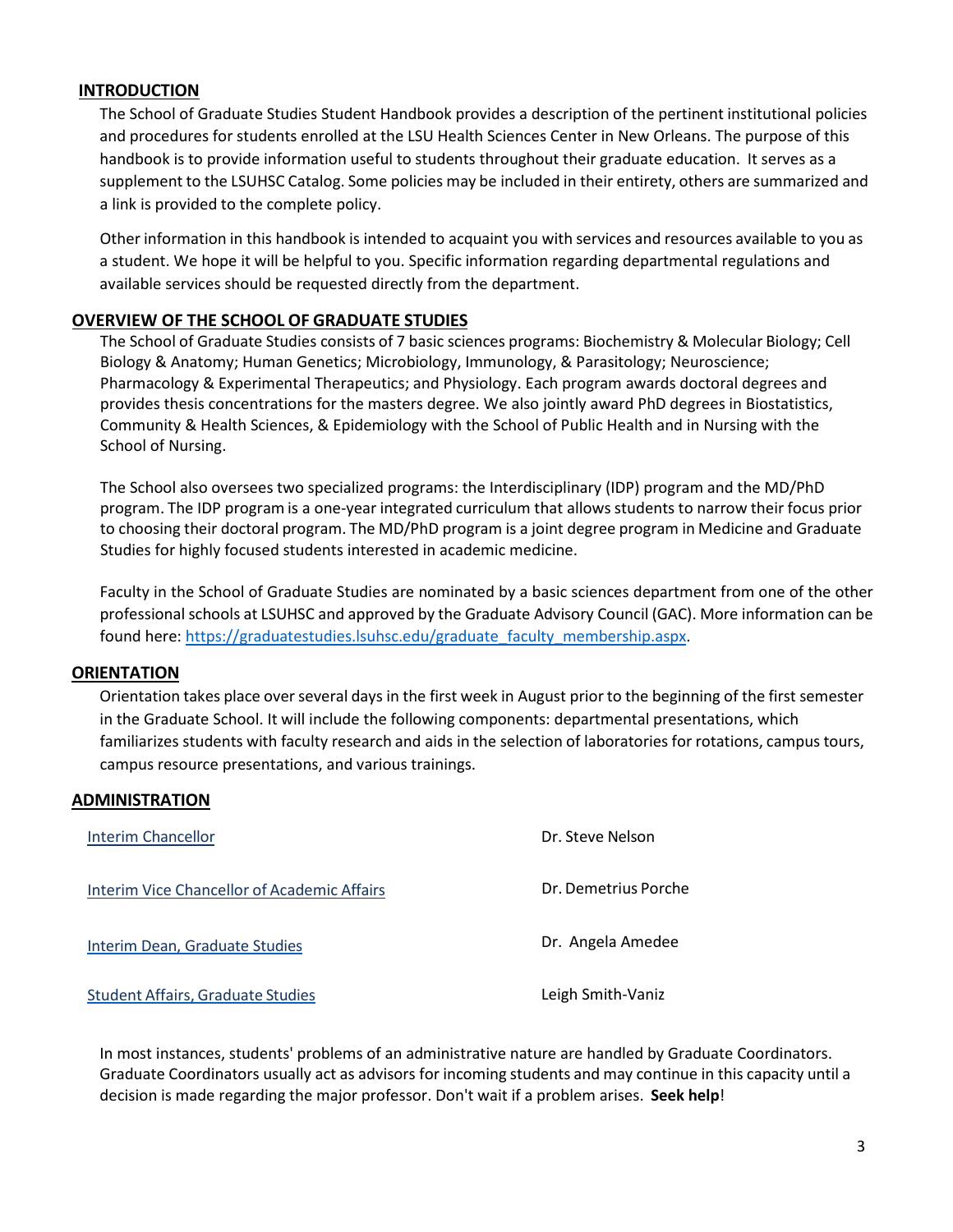# *Graduate Coordinators*

| <b>Biochemistry</b>              | Drs. Suresh Alahari & Shyamal Desai |
|----------------------------------|-------------------------------------|
| Biomedical Sciences, IDP, MD/PhD | Dr. Angela Amedee                   |
| <b>Cell Biology and Anatomy</b>  | Drs. Robert Cork & Tiffany Wills    |
| <b>Genetics</b>                  | Dr. Diptasri Mandal                 |
| <b>MIP</b>                       | Dr. Doug Johnston                   |
| <b>Neuroscience</b>              | Dr. Hamilton Farris                 |
| Pharmacology                     | Dr. Andy Catling                    |
| <b>Physiology</b>                | Dr. Scott Edwards                   |
|                                  |                                     |

# <span id="page-3-0"></span>**REGISTRATION/ENROLLMENT**

#### *Registration*

Log in to [Student](https://prd.pshe.lsuhsc.edu/psp/csprd/?cmd=login) Self Service and see if there are any holds on your account. All holds must be cleared before you are able to register. This includes the validation task that is automatically lifted once you verify that your information is correct. If information such as expected graduation date or legal address needs to be updated, contact Student Affairs.

Meet with your mentor/advisor/departmental graduate coordinator to determine your course schedule and plan towards graduation before you enroll in classes. Advisor hold is lifted by the departmental graduate coordinator once you finalize the coursework for the semester.

Instructionsregarding all activities within Student Self Service can be found at [Student](https://www.lsuhsc.edu/ps/support/ss_job-aids.aspx) Self Service Job Aids.

Before each fall semester, the following forms (Optional Fee Checklist, Title IV Form, Accident & Sickness Form) must be submitted to the Bursar Office. The forms can be foun[d here.](https://www.lsuhsc.edu/administration/accounting/bursar_registration.aspx)

# **Exam Only**

Students may register for Exam Only when they have completed all of their research and have only their Final Exam/Defense pending. PhD students have three semesters to attempt to pass the exam; MS students have two semesters to attempt to pass the exam. Permission to register for Exam Only must be approved by the Dean of the School of Graduate Studies. Requests for additional semestersmust be made in writing and must include the reason for the delay and detailed plans/timeline to completion for the additional semester.

# **Transfer Credit**

*Candidates for the M.S. degree* may receive up to 13 hours of transfer credit at the discretion of the Departmental Program involved, providing they have completed the courses, that these courses are comparable to School of Graduate Studies courses at another graduate level institution, and that these courses satisfy the subject matter requirements. No transfer credit is permitted for course work receiving a grade below B.

*Candidatesfor the Ph.D. degree* may receive up to twenty-six hours of transfer credit at the discretion of the Program involved, providing they have completed courses, that these courses are comparable to School of Graduate Studies' courses at another graduate level institution, and that these courses satisfy the subject matter requirements. No transfer credit is permitted for course work receiving a grade below B.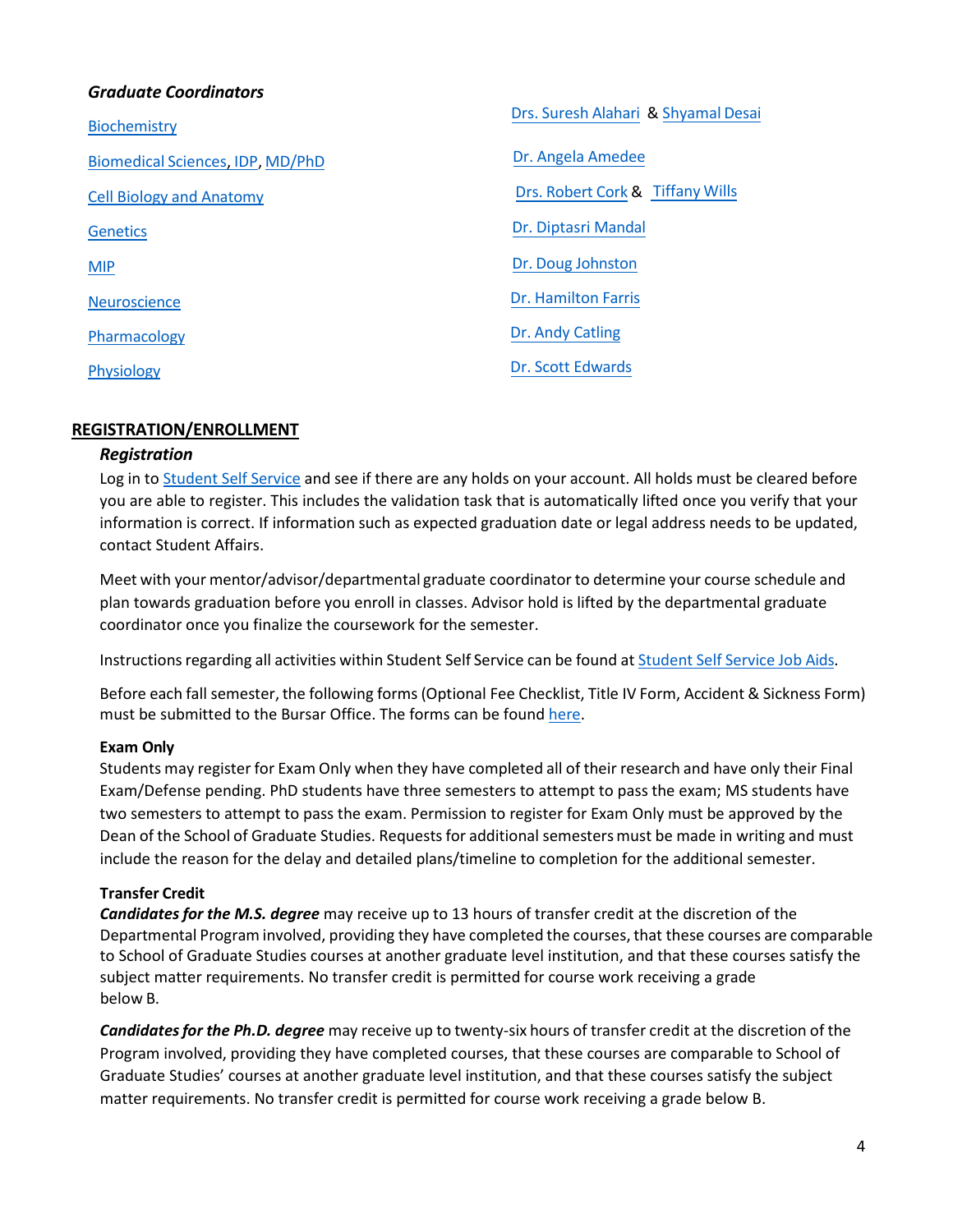*Candidates in the MD/PhD program* can transfer up to twenty-six hours from the School of Medicine. The exact number of eligible transfer credits will depend on the requirements for the specific PhD program. No grade less than 80% can be transferred. Honors grades transfer as "A"; HP transfers as "B" unless you can verify that your HP was a grade of 90 or above; P can transfer as a "B" if you can verify that your grade was 80 or above.

# <span id="page-4-0"></span>**TUITION/FEES/STIPENDS**

| <b>Graduate (Full-Time)</b> (9 or more hours in the Fall a nd Spring, 6 or more hours in the Summer) |                  |             |                       |              |
|------------------------------------------------------------------------------------------------------|------------------|-------------|-----------------------|--------------|
|                                                                                                      | <b>FALL 2021</b> |             | SPRING '22 SUMMER '22 | <b>TOTAL</b> |
| Tuition (Unrestricted)                                                                               | \$4,667.50       | \$4,667.50  | \$2,500.27            | \$11,835.27  |
| Operational Fee (Unrestricted)                                                                       | \$83.00          | \$83.00     | \$45.00               | \$211.00     |
| Academic Excellence Fee (Unrestricted)                                                               | \$90.00          | \$90.00     | \$60.00               | \$240.00     |
| Safety and Security Fee (Unrestricted)                                                               | \$100.00         | \$100.00    | \$50.00               | \$250.00     |
| <b>Building Use Fee (Unrestricted)</b>                                                               | \$48.00          | \$48.00     | \$24.00               | \$120.00     |
| <b>Technology Fee (Restricted)</b>                                                                   | \$45.00          | \$45.00     | \$30.00               | \$120.00     |
| <b>Student Housing Fee (Restricted)</b>                                                              | \$51.50          | \$51.50     | \$35.00               | \$138.00     |
| Student Health Services Fee (Restricted)                                                             | \$60.00          | \$60.00     | \$17.50               | \$137.50     |
| <b>General Activity Fee (Restricted)</b>                                                             | \$18.50          | \$18.50     | \$0.00                | \$37.00      |
| <b>Total Student Fees</b>                                                                            |                  |             |                       |              |
| <b>RESIDENTS (Unrest. &amp; Restricted)</b>                                                          | \$5,163.50       | \$5,163.50  | \$2,761.77            | \$13,088.77  |
| Non-Resident Fee (Unrestricted)                                                                      | \$5,045.73       | \$5,045.73  | \$2,181.12            | \$12,272.58  |
| <b>Total Student Fees</b>                                                                            |                  |             |                       |              |
| <b>NON-RESIDENTS</b>                                                                                 | \$10,209.23      | \$10,209.23 | \$4,942.89            | \$25,361.35  |

**Graduate (Part-Time)** *(Less than 9 hours in the Fall and Spring and Less than 6 hours in the Summer)*

| <b>COST PER HOUR:</b>                           | <b>FALL 2021</b> | <b>SPRING 2022</b> | <b>SUMMER 2022</b> |
|-------------------------------------------------|------------------|--------------------|--------------------|
| Tuition (Unrestricted)                          | \$518.00         | \$518.00           | \$416.00           |
| Operational Fee (Unrestricted)                  | \$9.00           | \$9.00             | \$8.00             |
| Academic Excellence Fee (Unrestricted)          | \$10.00          | \$10.00            | \$10.00            |
| Safety and Security Fee (Unrestricted)          | \$11.00          | \$11.00            | \$8.00             |
| <b>Building Use Fee (Unrestricted)</b>          | \$5.00           | \$5.00             | \$4.00             |
| <b>Technology Fee (Restricted)</b>              | \$5.00           | \$5.00             | \$5.00             |
| <b>Student Housing Fee (Restricted)</b>         | \$6.00           | \$6.00             | \$6.00             |
| <b>Student Health Services Fee (Restricted)</b> | \$7.00           | \$7.00             | \$3.00             |
| <b>General Activity Fee (Restricted)</b>        | \$2.00           | \$2.00             | \$0.00             |
| <b>Total Student Fees</b>                       |                  |                    |                    |
| RESIDENTS (Unrest. & Restricted)                | \$573.00         | \$573.00           | \$460.00           |
| Non-Resident Fee (Unrestricted)                 | \$561.00         | \$561.00           | \$364.00           |
| <b>Total Student Fees</b>                       |                  |                    |                    |
| <b>NON-RESIDENTS</b>                            | \$1,134.00       | \$1,134.00         | \$824.00           |
|                                                 |                  |                    |                    |

\*The fees above do not include the required needle stick fee or the optional fees of parking or the LSUHSC-NO sponsored health insurance plan.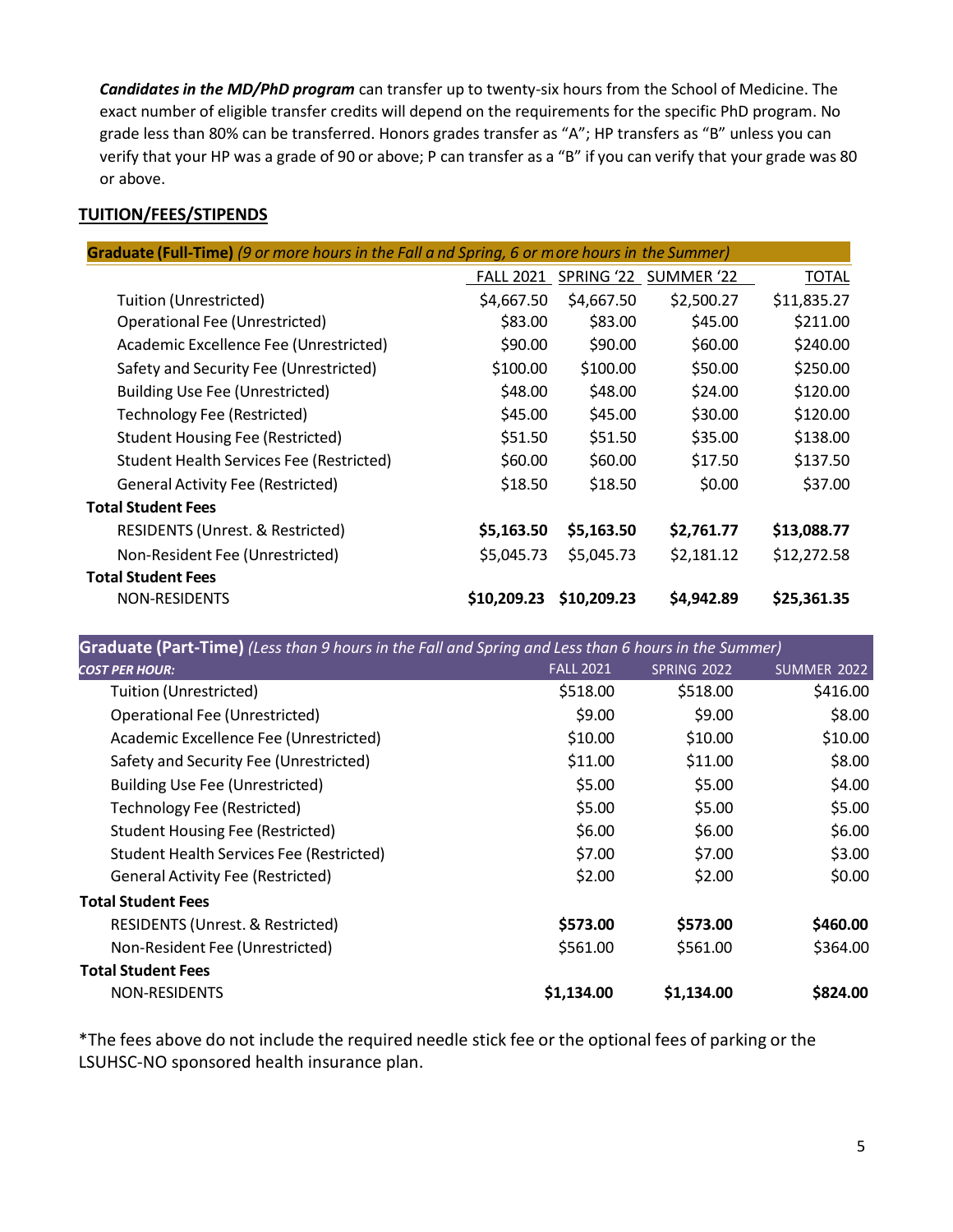# *Graduation Fees*

In the semesterin which the student intends to graduate, graduation fees are assessed at registration as follows:

| \$50  | Master's degree                                                                          |
|-------|------------------------------------------------------------------------------------------|
| \$100 | Doctorate or professional degree                                                         |
| \$30  | Diploma Fee for a duplicate or replacement diploma.                                      |
| \$20  | Binding Fee to cover the cost of thesis or dissertation binding for two required copies. |

# *Payment of Tuition and Fees*

All fees, tuition, and other charges are to be paid by the student **prior to the beginning of classes.**

Students with financial assistance pending who have completed the appropriate forms and provided the appropriate documentation to process their application for assistance will be granted a deferment until their financial aid funds are received. In extenuating and very limited circumstances, deferments may be granted to students on a case by case basis.

Students shall be dropped from the rolls of The LSU Health Sciences Center within fourteen (14) days after the student's account becomes delinquent as a result of the student's failure to make arrangements for a deferment and/or to pay deferred payments and/or other charges when due and payable or when the check offered by the student in satisfaction of the obligation for registration fees and/or other chargesis not honored by the bank on which it was drawn. If within fourteen (14) days the student, the student's parents or legal guardian makes payment in full or take other appropriate steps, acceptable to The LSU Health Sciences Center, to satisfy and fulfill the student's financial obligation to The LSU Health Sciences Center, the drop process outlined above will be halted. The date under which a student is officially dropped from the rolls of The LSU Health Sciences Center shall determine the effective date under which refunds shall be made and under which appropriate scholastic regulations of The LSU Health Sciences Center shall be applied.

All financial indebtedness to the Health Sciences Center must be cleared prior to the issuance of grade reports, scholastic and financial aid transcripts, re-enrollment for students who were either previously dropped from school, withdrew from school, or took a leave of absence from school, and prior to graduation.

The LSU Board of Supervisors reservesthe right to change fees without prior notice.

# *Delinquent Accounts*

Failure to pay any balance in full by the prescribed deadline may result in the account being placed with the State of Louisiana Attorney General's Office or another outside agency for collection. Students will be responsible for all collection and/or legal fees associated with accounts placed for collection.

# *Refund of Fees and Tuition*

*Upon Termination of Enrollment* – Students who withdraw during the first 60% of an enrollment period (semester, term, or billing period) receive a proportional refund of applicable fees based on the percentage of days remaining in the enrollment period as of the withdrawal date. For example, a student who withdraws on the 36th day of a 118- day enrollment period would receive a 70.34% refund of applicable fees. Students who withdraw after the first 60% of the enrollment period do not receive a refund. For student financial aid recipients, the refund is generally returned to the aid programs

Withdrawal date is the day the student begins the official Termination of Enrollment process or otherwise officially notifies the Student Affairs Office of their intent to withdraw. For unofficial withdrawals, the latter of the 50% point in the enrollment period or the last documented date of a student's educational activity (such as an exam, lab assignment, or academic advisement appointment) is used. The first day of a leave of absence is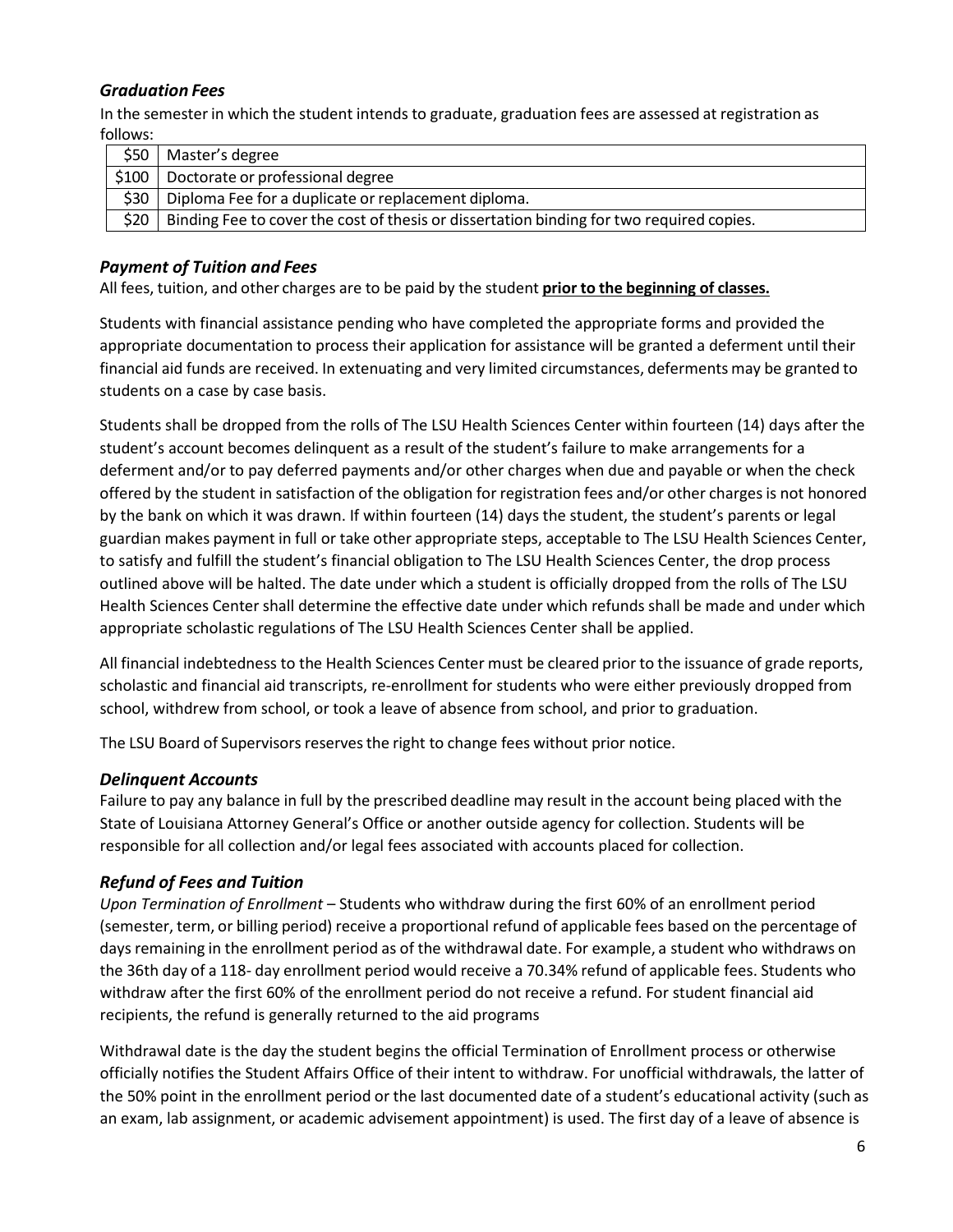considered the withdrawal date, unless the student is granted a special exemption based on the nature and length of the leave and their ability to return during the same academic period and resume studies without incurring any additional financial liability.

*Upon Dropping Courses* - The refund of fees will be made on the following basis: Before classes begin, 90 per cent; during the first two full weeks of classes, 75 per cent; during the third and fourth full weeks of classes, 50 per cent; thereafter, none. In making refunds during the summer term, time lapses are reduced to one-half of the above. Fees for auditing courses will not be refunded. Refunds or fee adjustments and the assignment of appropriate grades, which may be necessitated by course changes, board examinations, or terminations of enrollment, will be determined by the date on which such notices are received in the Registrar's Office.

# *Stipends*

The School of Graduate Studies gives stipends and full tuition credit packages to all students admitted into a PhD program. Stipend amounts are at the discretion of the individual department; however, the minimum stipend amount is \$26,000.00. PhD Students receive a stipend by their part-time employment as Graduate Assistant-Researchers. Since PhD students are hired as part-time employees at 50% effort, they are not eligible for any employee benefits. Graduate Students/Assistants do not accrue vacation or sick leave.

MS students are not eligible for stipends or tuition credit packages.

Any students wishing to take off from laboratory work or other school duties must get prior approval from their advisor. It is essential for students to discuss any planned absence with their supervisor well in advance, so that the timing of leave can be coordinated with the work requirements of their area. It is the graduate students' responsibility to know the specific requirements on the leave guidelines of the Program in which they are enrolled. Leave is not guaranteed.

# <span id="page-6-0"></span>**GRADING/ACADEMIC CONDUCT**

The School of Graduate Studies uses a letter-grading system. Letter grades are assigned numerical values called Quality Points based on a semester hour. These Quality Points are used to compute the grade point average (GPA).  $A = 4$ ;  $B = 3$ ;  $C = 2$ ;  $D = 1$ ;  $F = 0$ ; I (incomplete) = 0.

No letter grades are given for research or seminar courses. For these courses students receive either S for satisfactory or U for unsatisfactory. Letter grades are allowed for special topics and methods courses, but these courses must be approved in advance by the Curriculum Committee and by the Dean.

Individual Departmental Programs may set higher standards and may not accept a grade of C or lower for credit. In addition, they may consider consistent grades below A in the major field as evidence of unsatisfactory performance. It is the graduate students' responsibility to know the specific requirements of the Departmental Program in which they are enrolled.

#### **Grading Requirements**

Students must maintain a cumulative 3.0 average on all work taken as a graduate student. A student will be dropped from the rolls of the School of Graduate Studies if the student's cumulative average is below a 3.0 for three consecutive semesters. Credits received in thesis or dissertation research are not used in computing the GPA. A Summer term is counted as a semester. Students in serious academic difficulties may be dropped from the rolls at the end of any semester if the program and Dean feel that the student is not qualified to continue.

#### **Incomplete Grades**

An incomplete grade (I) may be given for satisfactory work that has been done by a student, who for reasons beyond the student's control could not complete all requirements of the course. The student is responsible for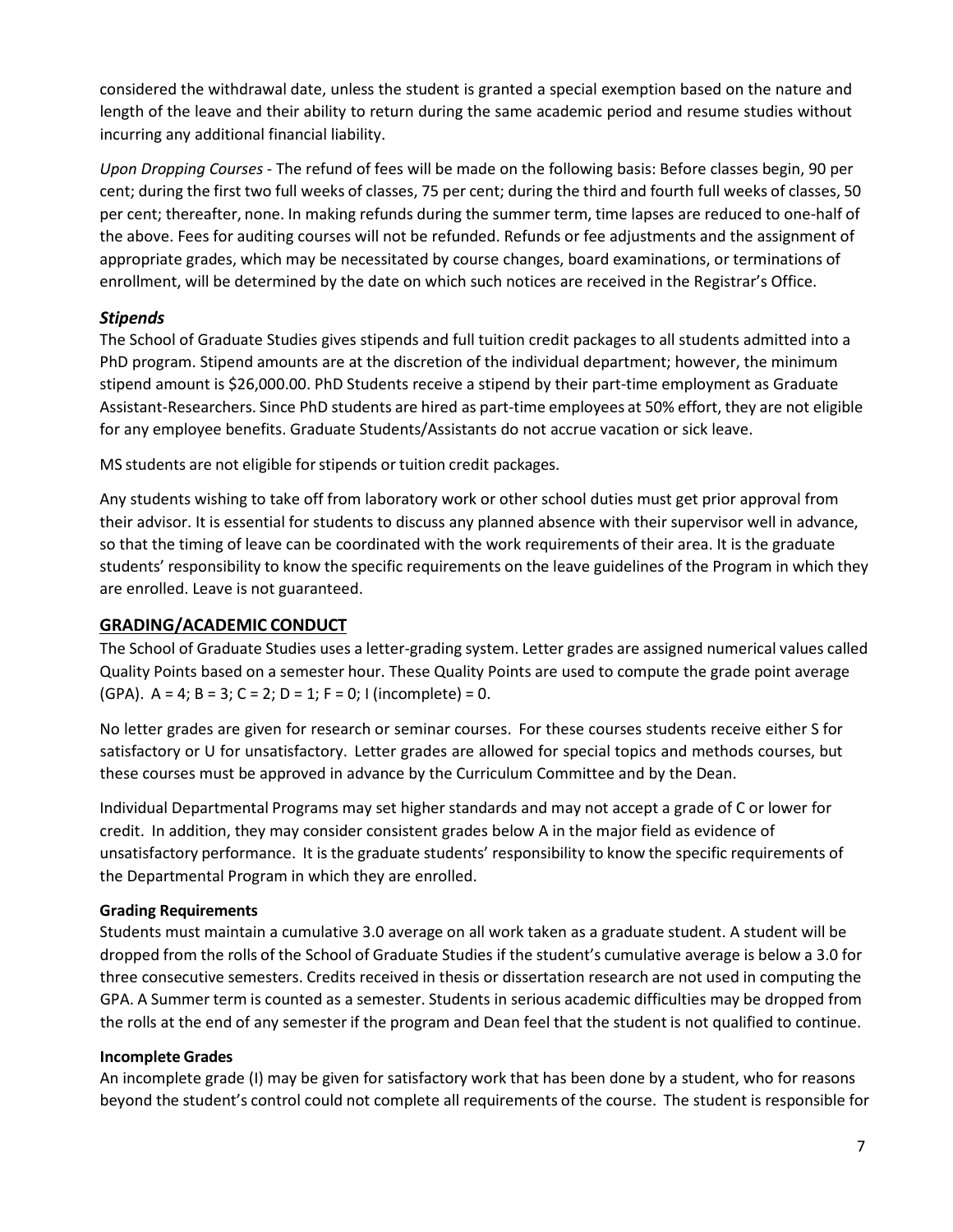petitioning the concerned Faculty with an appropriate excuse before an I grade can be issued. Failure by the student to do this will result in a grade of F. An F will also be given if the I grade is not converted prior to the deadline for adding courses for credit as published in the Catalog/Bulletin. In extraordinary cases, such as a student called up for military service, the Dean may authorize making an I grade permanent or extending the time for its removal.

# **Satisfactory – Unsatisfactory Grades**

At the discretion of the student's Departmental Program, up to two courses taken outside of the major field (which are normally evaluated by letter grades A-F) may be issued the grades S (satisfactory), or U (unsatisfactory). If an S grade (A-C) is earned, credit hours will be given for the value of the course. If a U grade (D-F) is incurred, no credit hours will be given. The GPA of the student will not be affected by either an S or U grade.

Students must declare at the time of registration their intention to base a course on a S-U grade. The registration form is completed in the usual manner except the letters, "S-U," are put after the number of the course.

# **Withdrawal Grades**

A withdrawal grade (W) is given when a student drops a course after the second week. If a student drops a course within the last two weeks of the course, an F grade is issued.

# **Statement of Satisfactory Academic Progress**

Individual Departmental Program directors and the Dean of the School of Graduate Studies periodically review the academic progress of each student. These evaluations include qualitative and quantitative review of progress in all areas of graduate education, including course work, research, academic enrichment, professionalism, and other scholarly activity as outlined by each Program. A student may be dropped from a Program at any time when academic progress is judged inadequate.

# **Dismissals**

The graduate program may recommend that students be academically dismissed for poor academic performance, lack of progresstoward degree, or failure to meet graduate policy or program requirements. Plagiarism or academic misconduct may result in dismissal from the program.

The Graduate School, in consultation with the graduate program, may also initiate a dismissal for these reasons. The student may request an appeal to the Student Affairs Committee.

In all cases, the Dean of the Graduate School makesthe final decision regarding dismissal.

# <span id="page-7-0"></span>**GRADUATION REQUIREMENTS**

# *Requirementsfor the Doctor of Philosophy Degree*

**Residence**: Three calendar years of full-time residence are required as a minimum. Exceptions may be made by petition to the Dean. One calendar year must be taken in residence at the Health Sciences Center after the preliminary exam. Credit may be transferred from other institutions if approved by the Major professor and Department Head. Written notification clearly listing the courses to be transferred must be sent to the Dean who will notify the Registrar.

**Course Requirements**: (Specific course requirements are dependent upon individual Departmental Program policy.)

• In general, a minimum of 60 credit hours is required for graduation.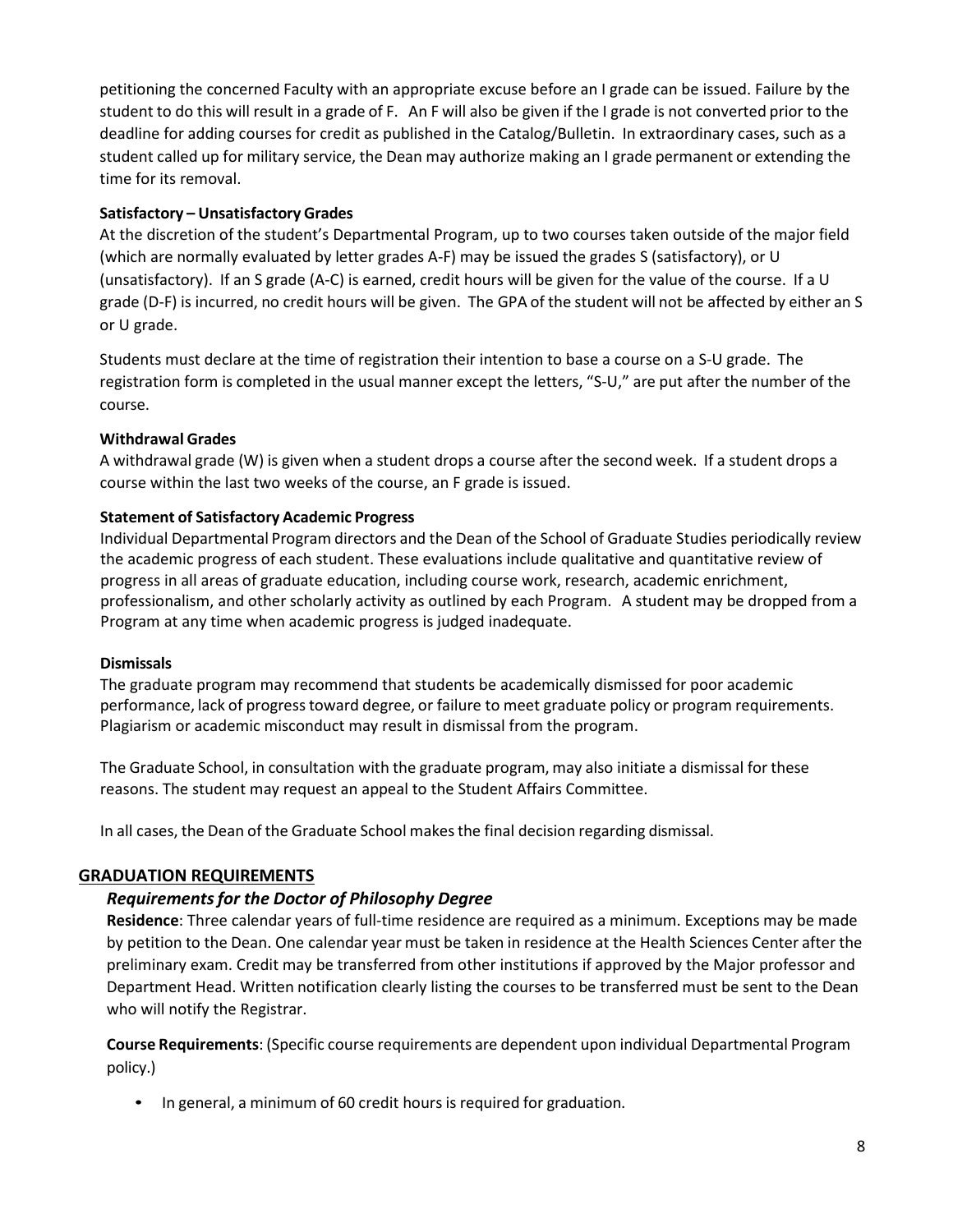- At least 30 credit hours must be taken in courses which require a letter grade.
- At least 12 credit hours must be taken in courses outside of your department/discipline.
- At least 15 credit hours must be in courses outside of the medical or dental curriculum.
- Only 15 credit hours of dissertation research, 4 credit hours of seminar, and 2 credit hours of journal club are counted toward the required 60 total credit hours.
- INTER 200, 220, 240, 260, and 280 are required courses for all new students effective Fall 2020.

**Qualifying Exam:** The format of the qualifying exam is departmental program specific and the students are responsible for familiarizing themselves with the departmental program expectations and procedures. Students intending to earn a PhD must pass the qualifying exam. In the occasion of unfavorable circumstances, it is at the discretion of the department and/or the mentor to offer changing the track of the students to MS. Students must turn in a complete and signed [Report of Qualifying Exam form](https://graduatestudies.lsuhsc.edu/docs/Qualifying%20Exam%20Form.pdf) to Student Affairs.

**Preliminary Examination:** The applicant becomes eligible for the Preliminary Examination at a time chosen by the faculty but not less than one academic year(three consecutive semesters) before graduation. The student and his/her major professor, with the approval of the Department Head and the Dean, will recommend a research committee and petition the Dean to appoint the committee and allow the student to schedule the examination. Some departments may have stricter deadlines for preliminary examination. It would be the students' responsibility to follow the departmental guidelines.

The preliminary examination committee is made up of no less than five graduate faculty members, one of whom must be from a Department other than the student's Department, nominated by the major professor, Head of the Department and appointed by the Dean. Members of the graduate faculty must have an appointment through one of the basic science departments and be approved by the Graduate Advisory Council (GAC). Additional members of the committee may be from outside the Health Sciences Center, who are knowledgeable in the specific research area and who can broaden the research perspective. The Dean may serve as a member or may appoint members to the Committee. Substitution or addition of committee members may be made by the Dean of the School of Graduate Studies after consultation with the major professor and Department Head, but continuity of membership is sought to provide consistent guidance of the student through the program. This examination is the most thorough in the doctorate program. It should require the candidate to demonstrate competence in a broad segment of the major and minor fields. Although the examination may be either oral or written or both, a written section is strongly recommended. If there is no more than one negative ballot out of a minimum of five, the student becomes a "candidate" after the Dean has been notified by the student's major professor and Department Head of successful completion of the preliminary examination. The request for Preliminary Exa[m form](https://graduatestudies.lsuhsc.edu/docs/Request_Preliminary_Exam.pdf) must be turned in to Student Affairs prior to the exam. The repor[t form](https://graduatestudies.lsuhsc.edu/docs/ReportPreliminaryExamination.pdf) must be turned in to Student Affairs immediately after the exam when all signatures have been obtained.

**Dissertation:** The dissertation must be a significant contribution to the field, suitable for publication in a peer reviewed journal of international repute. The format of the dissertation should follow the guidelines provided in the link: [https://graduatestudies.lsuhsc.edu/docs/Dissertation%20Guidelines%20Manual.pdf.](https://graduatestudies.lsuhsc.edu/docs/Dissertation%20Guidelines%20Manual.pdf)

**Dissertation Defense:** One calendar year following the preliminary examination, the student is eligible to take this final examination if the dissertation is complete to the satisfaction of the Committee. The Defense may be preceded by an open seminar of the student's dissertation research. The student must petition the Dean for permission to take the examination. Traditionally, this examination is a test of the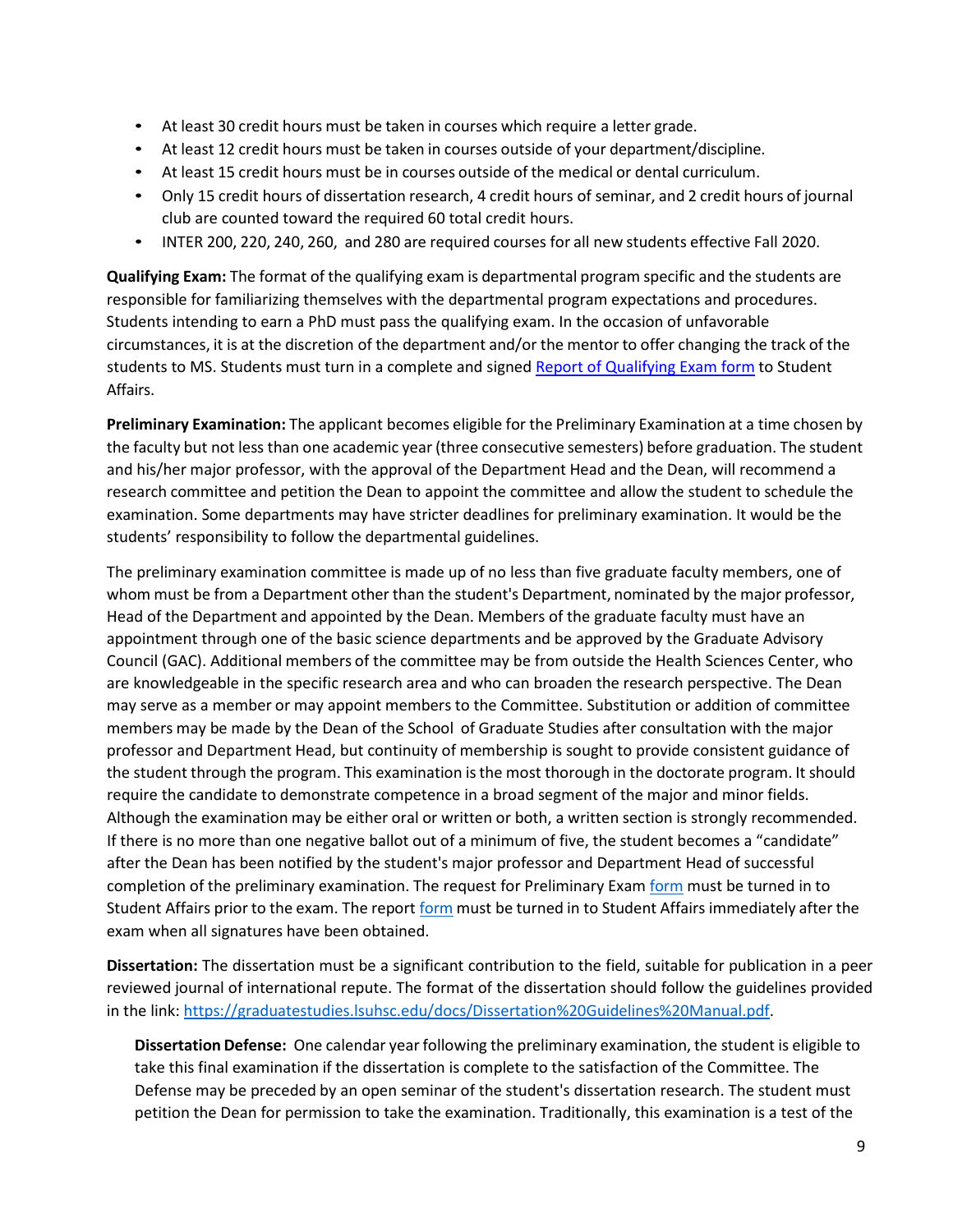student's intimate knowledge of the area of the field in which the student is working. However, at the discretion of the Committee or the Dean, the examination may include questions from the major or minor fields in general. Voting is by secret ballot, and to pass the examination there may be no more than one negative vote.

**Dissertation Committee:** The examining committee is made up of no less than five graduate faculty members, one of whom must be from a Department other than the student's Department, nominated by the major professor, Head of the Department and appointed by the Dean. Graduate faculty members must have an appointment through one of the basic science departments and be approved by the GAC. Additional members of the committee may be from outside the Health Sciences Center, who are knowledgeable in the specific research area and who can broaden the research perspective. The Dean may serve as a member or may appoint members to the Committee. At least five of the committee members must have an approved appointment at the Graduate School at LSUHSC.

**Dissertation Forms:** The dissertation request form must be submitted at least two weeks before the scheduled defense. Copies of the dissertation must also be circulated to the committee members at this time. The report form signed by all committee members and the final printed copies are due one month prior to your degree conferral date. The forms can be found [here.](https://graduatestudies.lsuhsc.edu/forms.aspx)

**Binding & Electronic Submission:** After your defense, you must submit at least two final copies of your printed dissertation for binding. The two copies are for the library and for the Dean. These two copies are paid for in your graduation fees that appear in your fee bill. Some departments require more than the minimum. You may order additional copies and there is no limit on how many you can order. Each additional copy costs \$15 and can be paid by check or money order made out to LSUHSC.

You must also submit your dissertation to ProQuest for electronic publication [here. D](https://secure.etdadmin.com/cgi-bin/etdadmin_login?form=etdadmin&%3Brequest_uri=http%3A%2F%2Fwww.etdadmin.com%2Fcgi-bin%2Fstudent%2Fetd)octoral students will also need to complete the **Survey of Earned Doctorates**.

**Certification:** If not more than one member of the examining committee dissents and if the dissertation is accepted, the candidate will be certified to the Graduate Faculty and Chancellor as having met all requirements for the degree of Doctor of Philosophy.

**Time Limit:** The School of Graduate Studies requiresthat all work towards a Ph.D. degree be completed in not more than eight calendar years.

# *Requirementsfor the Master of Science Degree* **Course Requirements:**

In general, a minimum of 30 credit hours is required, including 15 hours of graded credit.

- Program requirements will generally exceed these minimal requirements.
- Although concentration is required in the major field of interest, every program should include at least 6 credit hours in 1 or more related fields.
- At least 15 hours must be in courses outside of the medical or dental curriculum.
- Only 6 credit hours of thesis research, 2 credit hours of seminar, and 1 credit hour of journal club are counted toward the required 30 total credit hours.
- INTER 200, 220, 240, 260, and 280 are required courses for all new students effective Fall 2020.

**Thesis:** The format of the thesis should follow the guidelines provided in the link: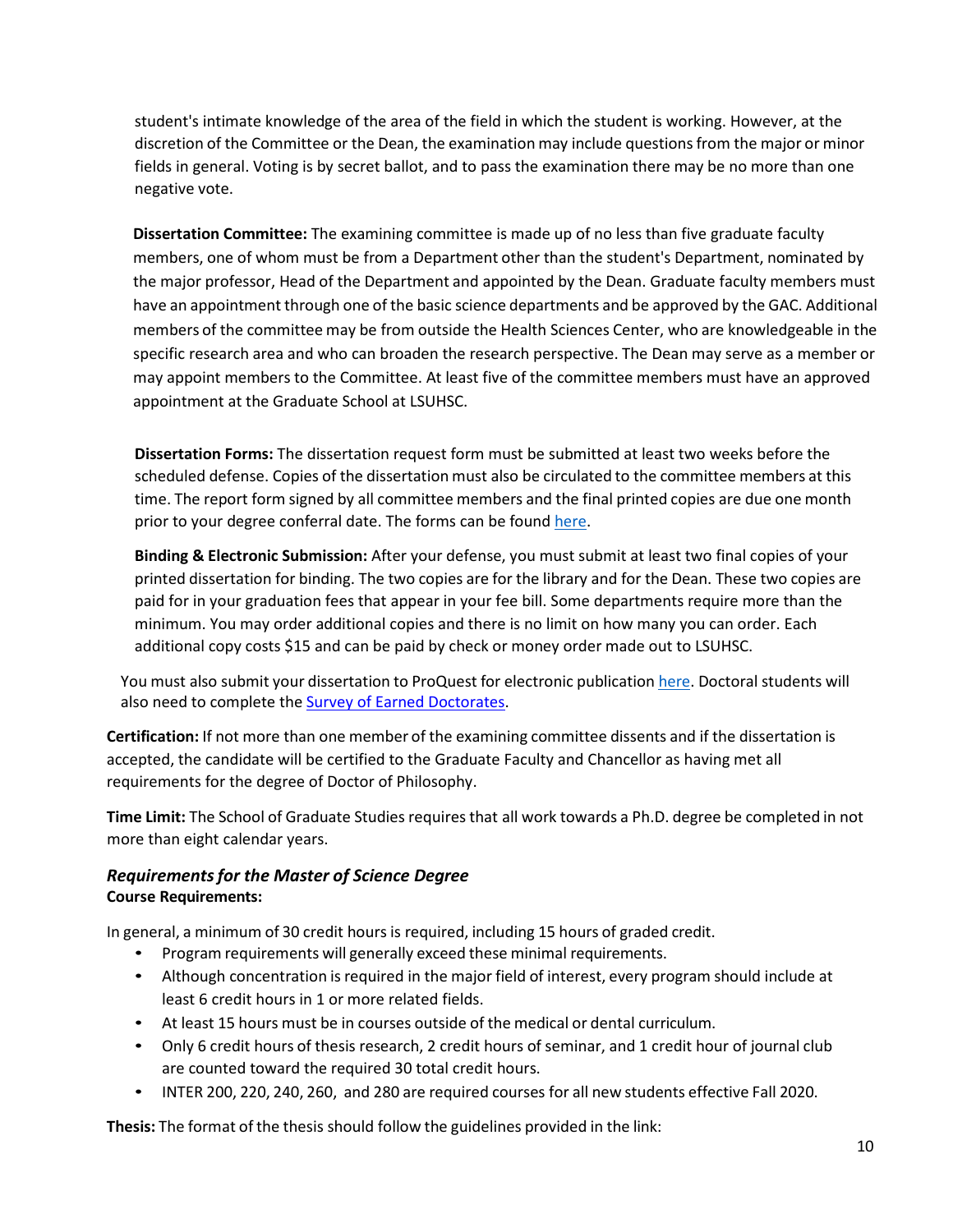#### [https://graduatestudies.lsuhsc.edu/docs/Dissertation%20Guidelines%20Manual.pdf.](https://graduatestudies.lsuhsc.edu/docs/Dissertation%20Guidelines%20Manual.pdf)

**Thesis Committee:** Final approval of the thesis rests with a committee of not less than three graduate faculty members, one of whom must be from a department different than the student's department, nominated by the head of the department, and appointed by the dean.

**Thesis Forms:** The thesis request form must be submitted at least two weeks before the scheduled defense. Copies of the thesis must also be circulated to the committee members at this time. The report form signed by all committee members and the final printed copies are due one month prior to your degree conferral date. The forms can be found [here.](https://graduatestudies.lsuhsc.edu/forms.aspx)

**Binding & Electronic Submission:** After your defense, you must submit at least two final copies of your printed thesis for binding. The two copies are for the library and for the Dean. These two copies are paid for in your graduation fees that appear in your fee bill. Some departments require more than the minimum. You may order additional copies and there is no limit on how many you can order. Each additional copy costs \$8 and can be paid by check or money order made out to LSUHSC.

You must also submit your thesis to ProQuest for electronic publicatio[n here.](https://secure.etdadmin.com/cgi-bin/etdadmin_login?form=etdadmin&%3Brequest_uri=http%3A%2F%2Fwww.etdadmin.com%2Fcgi-bin%2Fstudent%2Fetd)

#### <span id="page-10-0"></span>**CHANCELLOR'S AWARD**

The School of Graduate Studies announces the Chancellor's Award during the commencement brunch celebrating the graduates each year. The Chancellor's Award is given to a graduating student who exemplifies academic excellence and related research accomplishments while in the School of Graduate Studies.

#### <span id="page-10-1"></span>**GRADUATE RESEARCH DAY**

Graduate students are given the opportunity to present their research by poster and oral presentations during Graduate Research Day that occurs annually in November.

The School of Graduate Studies also announces the Jack Hines Memorial Award during Graduate Research Day each year. The Jack Hines Award is given to a faculty or staff member who has demonstrated outstanding commitment to the School of Graduate Studies in honor of the beloved Jack D. Hines, III, former Director of the School of Graduate Studies.

#### <span id="page-10-2"></span>**PROFESSIONAL EXPECTATIONS**

**<http://www.lsuhsc.edu/administration/academic/policies.aspx>**

Graduate students are expected to take primary responsibility to inform themselves about specific regulations and policies governing their graduate studies at the program and Graduate School levels.

Graduate students are expected to conduct themselves in a mature, professional, courteous manner toward other students, staff, and faculty. Students are expected to meet honorable and ethical standards. Graduate students are expected to manage their time effectively for maximum professional development as well as personal health and well-being, and to balance competing demands such as being a student, graduate assistant, parent, spouse, etc.

Graduate students are expected to reply promptly to emails, attend all classes and research activities, meet regularly with their advisors/mentors, adhere to all institutional policies and procedures, and to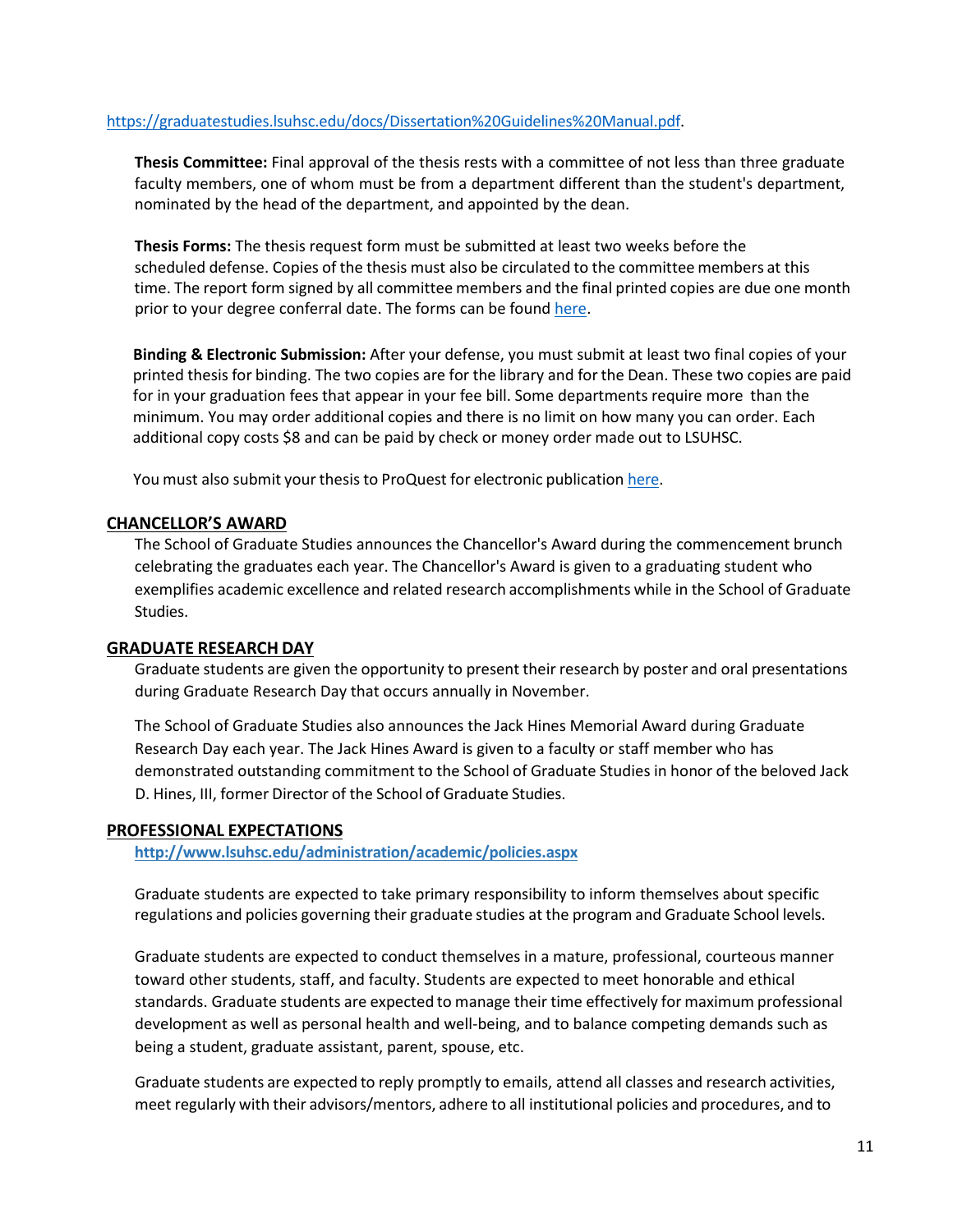represent the institution to the best of their abilities.

#### *Dismissals*

The Graduate School may initiate a dismissal for violating professional and ethical standards. The student may request an appeal to the Student Affairs Committee.

In all cases, the Dean of the Graduate School makesthe final decision regarding dismissal.

# *Compliance Training*

As part of your employment and/or enrollment at LSUHSC-NO, you are required to complete training in accordance with federal and state laws and regulations. Detailed information can be found here[: https://intranet.lsuhsc.edu/admin/ocp/training\\_requirements.aspx.](https://intranet.lsuhsc.edu/admin/ocp/training_requirements.aspx)

The online training lessons are available through KDS (Knowledge Delivery System). Included below are the instructions to access KDS:

If you are **ON Campus**, click on the link below and enter your Username and Password.<https://intranet.lsuhsc.edu/ctms/kds/home/>

If you are **OFF Campus,** go to LSU's Remote Access Portal at [https://remote.lsuhsc.edu/ >](https://remote.lsuhsc.edu/) Enter your logon credentials and select **'Web Connect'** from the dropdown menu and Click **'Sign on'**> Select the '**Knowledge Delivery System (KDS)'** link listed under your **'Web Bookmarks**'.

# <span id="page-11-0"></span>**PROCEDURE FOR STUDENT CONFLICTS AND GRIEVANCES**

<https://www.lsuhsc.edu/administration/cm/cm-56.pdf>

# **Seeking Advice/Counseling for Student Problems/Grievances:**

Students can seek counseling (confidentially) from Graduate Program Advisors or any Graduate Faculty member for complaints or concerns that affect the student's educational environment. The Student Affairs Coordinator, the Associate Dean, or the Dean may also be consulted confidentially to discuss grievances and seek guidance regarding policies and/or resources for resolving complaints/concerns. Students can submit an inquiry by completing the Graduate Student Inquiry Form. The Campus Assistance Program may also be a resource to provide guidance for resolution of student concerns.

# **Informal Complaints**

Some complaints may be resolved through consultation of a Mentor, Graduate Program Advisor, Department/Program Chair, Student Affairs Coordinator, the Associate Dean, or the Dean. These conversations may be confidential but may be officially documented as directed by the student. When requested by a student, informal complaints may progress into a formal complaint and receive additional oversight utilizing all or part of the process outlined in the formal complaint section below. The Associate Dean and the Graduate Advisory Council's Student Affairs Committee (or other appointed faculty) may be consulted and utilized for conflict resolution.

# **Formal Complaints/Grievances**

Complaints that cannot be remedied informally must be directed to the School of Graduate Studies administration. Students must complete the **Student Formal [Complaint](https://forms.office.com/Pages/ResponsePage.aspx?id=iTYGNNSCiU6jKBq3nMWNnfqdfMkFPJxPpJtoW-lUsplUQ1JKRURKUk9WTFpZS0dMOVMwOEJJS0E2Ry4u) Form** in order for it to be investigated. If the administration is unable to resolve the grievance within 10 working days, the issue is referred to the Graduate Advisory Council Student Affairs Committee. The committee has 10 working days to meet to discuss the matter. The committee's written recommendation must be submitted to the Dean of Graduate Studies within 5 working days after its meeting. The decision of the Dean may be appealed to the Vice Chancellor of Academic Affairs (VCAA). The decision of the VCAA is final and cannot be appealed.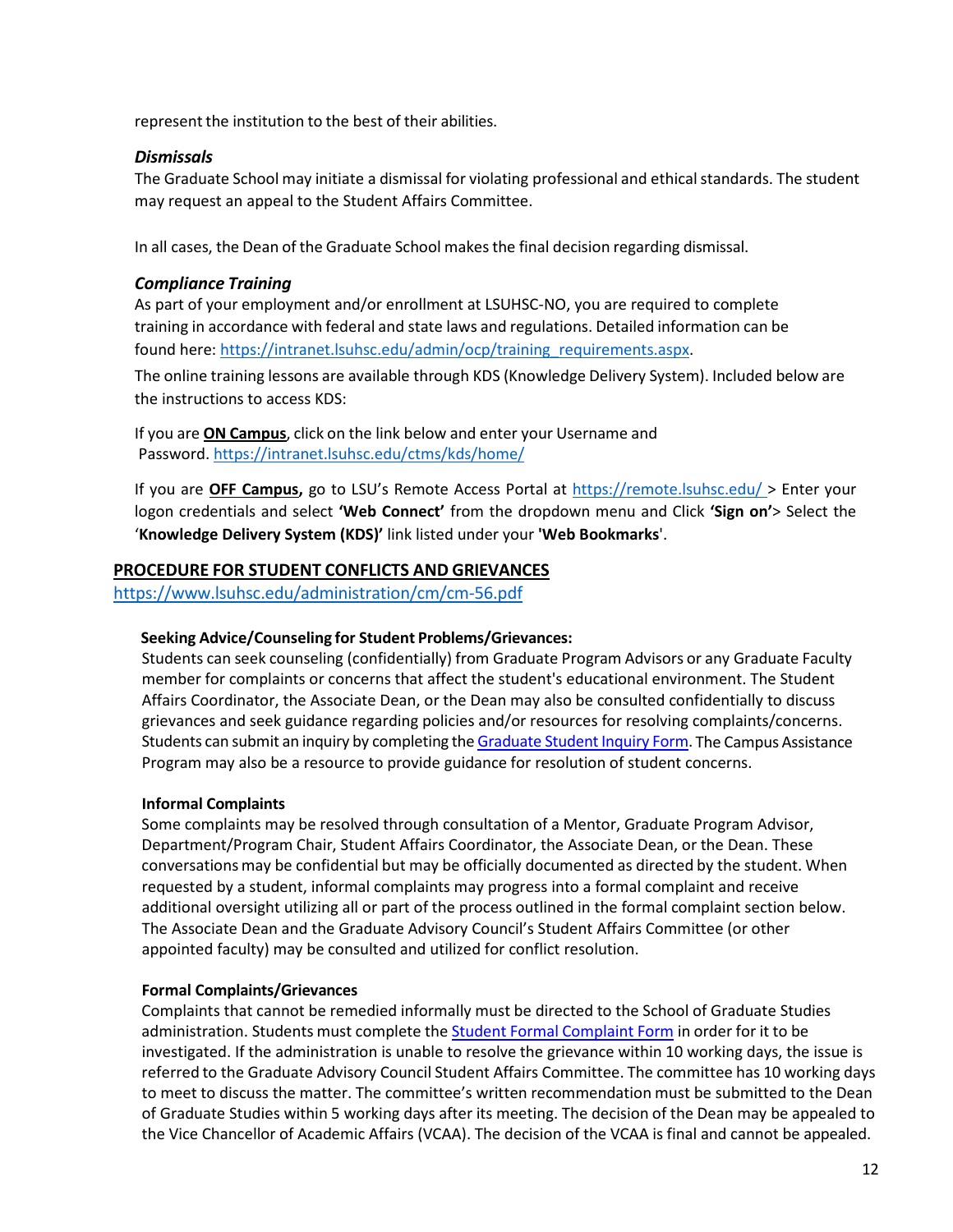**Students who report, seek counseling for any concern or complaints, and/or file grievances will be protected and free of reprisals. Retaliation is strictly prohibited.**

# <span id="page-12-0"></span>**STUDENT SERVICES**

| Registrar                                                | Alicia Edwards |
|----------------------------------------------------------|----------------|
| Assistant Director, Student Accounts & Bursar Operations | Jose Cuevas    |
| <b>Director of Financial Aid</b>                         | Patrick Gorman |

# *Campus Assistance Program (CAP)*

**<http://www.lsuhsc.edu/orgs/campushealth/cap.aspx>**

The Campus Assistance Program is a free service provided by LSU Health Sciences Center New Orleans to assist employees, faculty, staff, residents, and students in resolving personal or work related problems. A counselor is on call 24 hours a day to assist in time of crisis. If you feel you have an emergency or need immediate assistance at any time, contact the counselor on call. You can reach a counselor by calling (504)568-8888. The program is located at 411 S. Prieur St., Suite 233 in the Human Development Center.

#### *Campus Map*

<https://www.lsuhsc.edu/Maps/downtown.aspx>

#### *Disability Services*

**<https://www.lsuhsc.edu/administration/academic/ods/>**

The Office of Disability Services facilitates the process of academic accommodations for students with disabilities and works in collaboration with the professional schools of the Health Sciences Center in an attempt to ensure full participation in all activities, programs, and services of the institution.

The office operatesin accordance with the ADA, ADAA, and Section 504 of the Rehabilitation Act of 1973.

#### **Accommodation Procedures**

Self-disclose to the Office of Disability Services

Submit appropriate documentation from a licensed professional evaluator or medical professional. Documentation must include the following:

- Specific diagnosis
- Detailed testing results
- Current functional limitations
- Evidence of any past accommodations or medications
- Recommendations for academic accommodations
- Credentials of the professional

Set up an intake meeting with the Office of Disability Servicesto discuss appropriate and reasonable accommodations

#### **Accommodation Guidelines**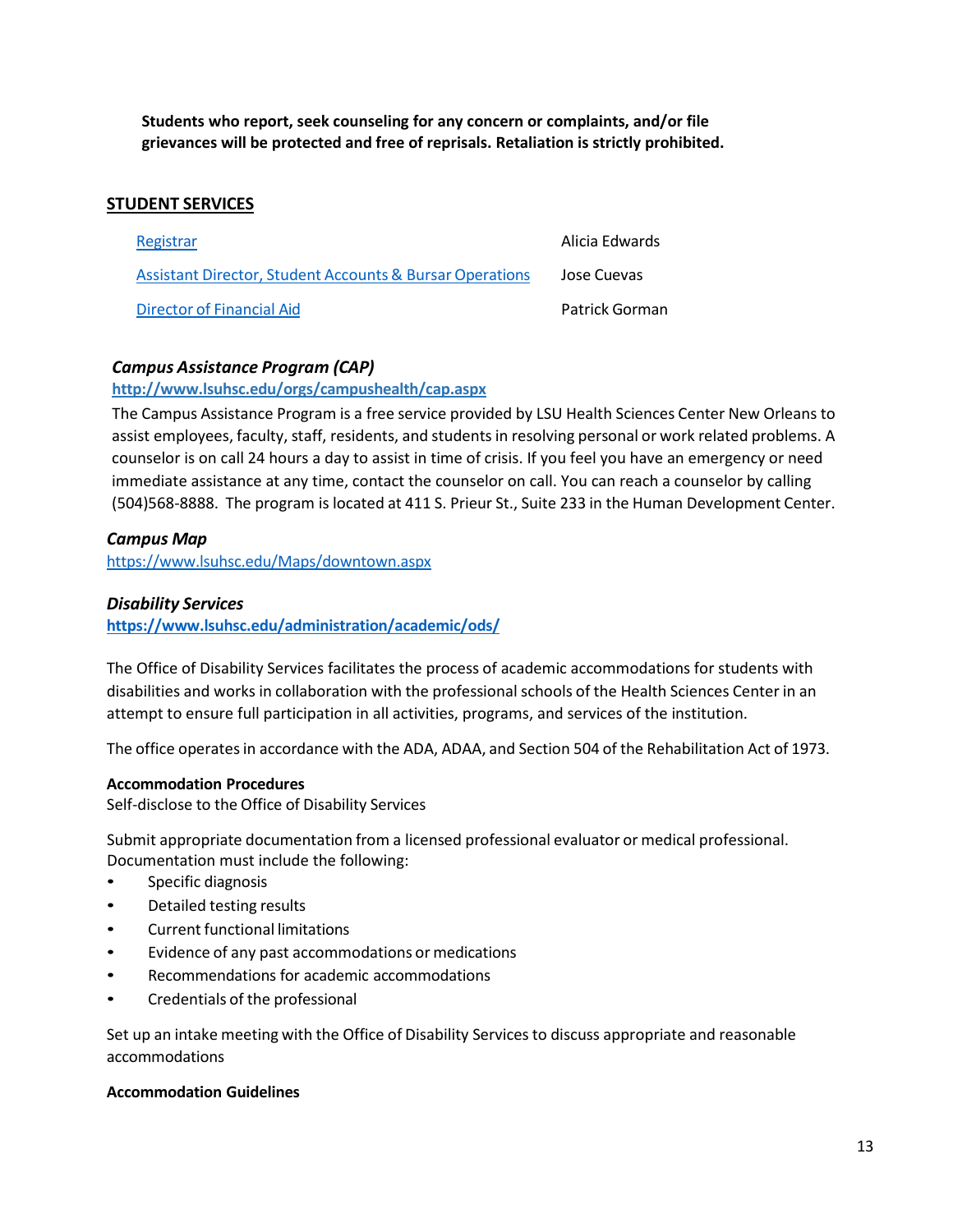Accommodations are not official unless they have been created through the Office of Disability Services.

Accommodations are not retroactive; they are active once a plan has been created through this office and disclosed to faculty.

Documentation and diagnosis information will remain completely confidential.

The Office of Disability Services reserves the right to request additional documentation if documentation submitted is deemed outdated or insufficient; documentation needsto be current within the last three (3) years

# **Note on Technical Standards**

Some programs require students to meet certain technical standards encompassing the following skills: observation; communication; motor function and coordination; intellectual abilities: conceptual, integrative, and quantitative; and behavioral and social attributes. Students are expected to be able to perform these skills with or without reasonable accommodations. An otherwise qualified student may not be excluded solely because of a disability if a reasonable modification or accommodation can be made by the institution.

Reasonable accommodations must not fundamentally alter a program, service, or activity or create an undue burden on the institution.

# *International Students*

# **<https://www.lsuhsc.edu/administration/academic/ois/>**

Students who are not U.S. Citizens or Permanent Residents (or currently in another status permitting study) who wish to come the United States to pursue a full course of study leading to a degree may do so in F-1 status. F-1 status is a non-immigrant status.

To obtain documents for F-1 status sponsored by LSU Health Sciences Center New Orleans, a prospective student must:

- Be unconditionally admitted to the School providing their program of study/degree; (International Services is not involved in the admissions process!)
- Document that they are able to pay all tuition and fees associated with their degree program and the living expenses for themselves and their dependents;
- Provide copies of valid passport/travel documents for themselves and their dependents;
- Provide copies of current immigration documents, if present in the United States

Foreign national students who have been unconditionally admitted to a degree program and will apply for F-1 status through LSU Health Sciences Center New Orleans should complete an [International](https://www.lsuhsc.edu/administration/academic/ois/docs/Complete%20FJ.Student%20Application.Kit.REA.06.23.2016.WebLinksIncl.pdf) Student Application [Kit. A](https://www.lsuhsc.edu/administration/academic/ois/docs/Complete%20FJ.Student%20Application.Kit.REA.06.23.2016.WebLinksIncl.pdf) completed application kit and all required supporting documentation should be returned to the admitting School's Program Coordinator so a request can be made for International Services to issue a Form I-20. A Form I-20 will allow a prospective student (and any dependents) to apply for an entry visa at a United States Consulate abroad or, if visa exempt, admission at a Port of Entry or to request a Change of Status from USCIS.

Transfers: Students who are already in the U.S. in F-1 student status at another SEVP institution will also need a completed **F-1 Student Transfer In form** submitted with their International Student Application Kit.

If all requirements are met, and an I-20 form is issued for a student, International Services will provide additional instructions for navigating the visa and entry process, if applicable. Those instructions and details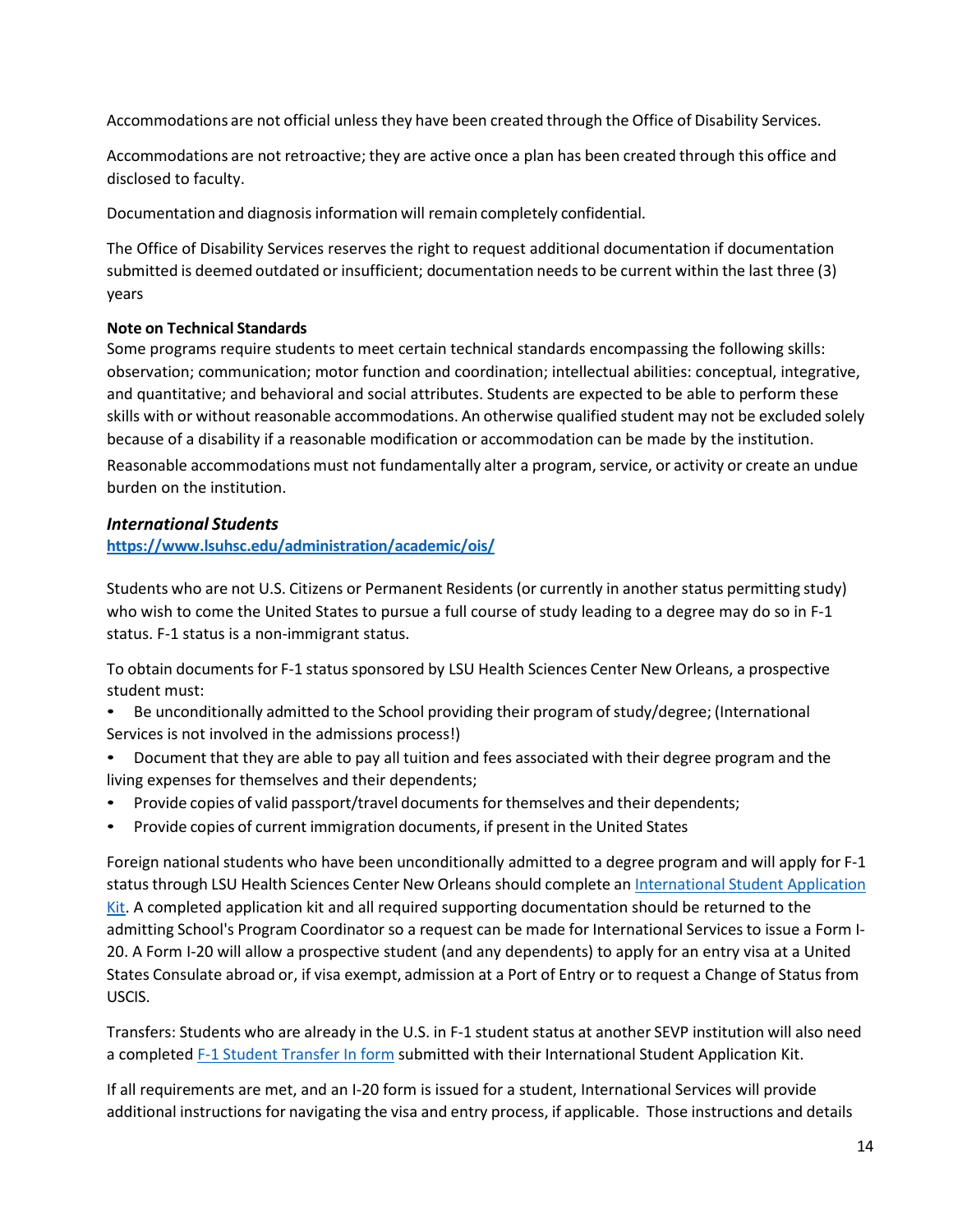are also available [here.](https://www.lsuhsc.edu/administration/academic/ois/docs/Packet%20-%20Instructions%20for%20visa%20appl%20-%20F.REA.02.2014.pdf)

Initial entry: F-1 students are permitted to enter the United States up to thirty (30) days prior to the report date or program start date indicated on their Form I-20. (See 8CFR 214.2(f)(5)(i)).

# *Library*

#### **<https://www.lsuhsc.edu/library/>**

The LSU Health Sciences Center Library comprises two library collections that support the schools within the Health Sciences Center. The John P. Isché Library's entrance is located on the third floor of LSUHSC's Resource Center, 433 Bolivar Street, (phone: 504-568-6100). The Dental Library is located at 1100 Flordida Avenue on the 3rd floor.

The regular library hours are listed below. Holiday hours differ and can be checked online.

| <b>Isché Library Hours</b> |                   |                     | <b>Dental Library Hours</b> |                     |  |
|----------------------------|-------------------|---------------------|-----------------------------|---------------------|--|
|                            | Monday - Thursday | 8:00 am to 10:00 pm | Monday - Thursday           | 8:00 am to 8:00 pm  |  |
|                            | Friday            | 8:00 am to 6:00 pm  | Friday                      | 8:00 am to 5:00 pm  |  |
|                            | Saturday          | 9:30 am to 6:00 pm  | Saturday                    | Closed              |  |
|                            | Sunday            | 1:30 pm to 10:00 pm | Sunday                      | 11:30 am to 8:00 pm |  |

[Tulane Medical Center Library, 1](http://matas.tulane.edu/)430 Tulane Avenue, second floor, (phone: 504-588-5155) offers circulation privileges to LSUHSC graduate, medical, and dental students with a current LSUHSC ID. Sources of nonmedical collections include the Main Branch of the New Orleans Public Library located at the intersection of Tulane and Loyola Avenues (card is free with proof of residence) and the Supreme Court Law Library at 400 Royal Street. For accessto other university libraries within the city and state, a LaLINC card can be obtained at the Circulation Desk of either Isché Library or the Dental Library.

# *Parking*

# **<http://www.lsuhsc.edu/administration/ae/parking.aspx>**

Students living in the Residence Hall can park in the Residence Hall Lot. Students living in Stanislaus Hall park in the Gravier Street Garage. Students who live off-campus can park in Student Lots 1, 2, and 3 located near the Medical Education Building (MEB) on Perdido Street.

Classes at the various schools begin at different times, and when several of the larger classes begin at 8:00 am, there is very little room left in most of the parking areas. If you need to park close to the MEB, you should plan to arrive about 7:00 am. Parking is also available adjacent to campus buildings, in the form of onstreet parking and private pay lots.

When students register for parking, they are given gate cards, which cost \$20.00 (refundable) and a decal to identify the car permitted to use the parking facilities. Parking fees are paid to the Bursar during registration. Replacement gate cards and parking/traffic fines are paid at the Office of Parking Services, which is located on the first floor of the Resource Building.

Students may register two cars, but only one car may be parked at a time. There are other parking lots not affiliated with LSUHSC that are available for a daily charge. If you must park a car that is not registered for parking (because your car is being repaired, for example), you should obtain a temporary parking pass from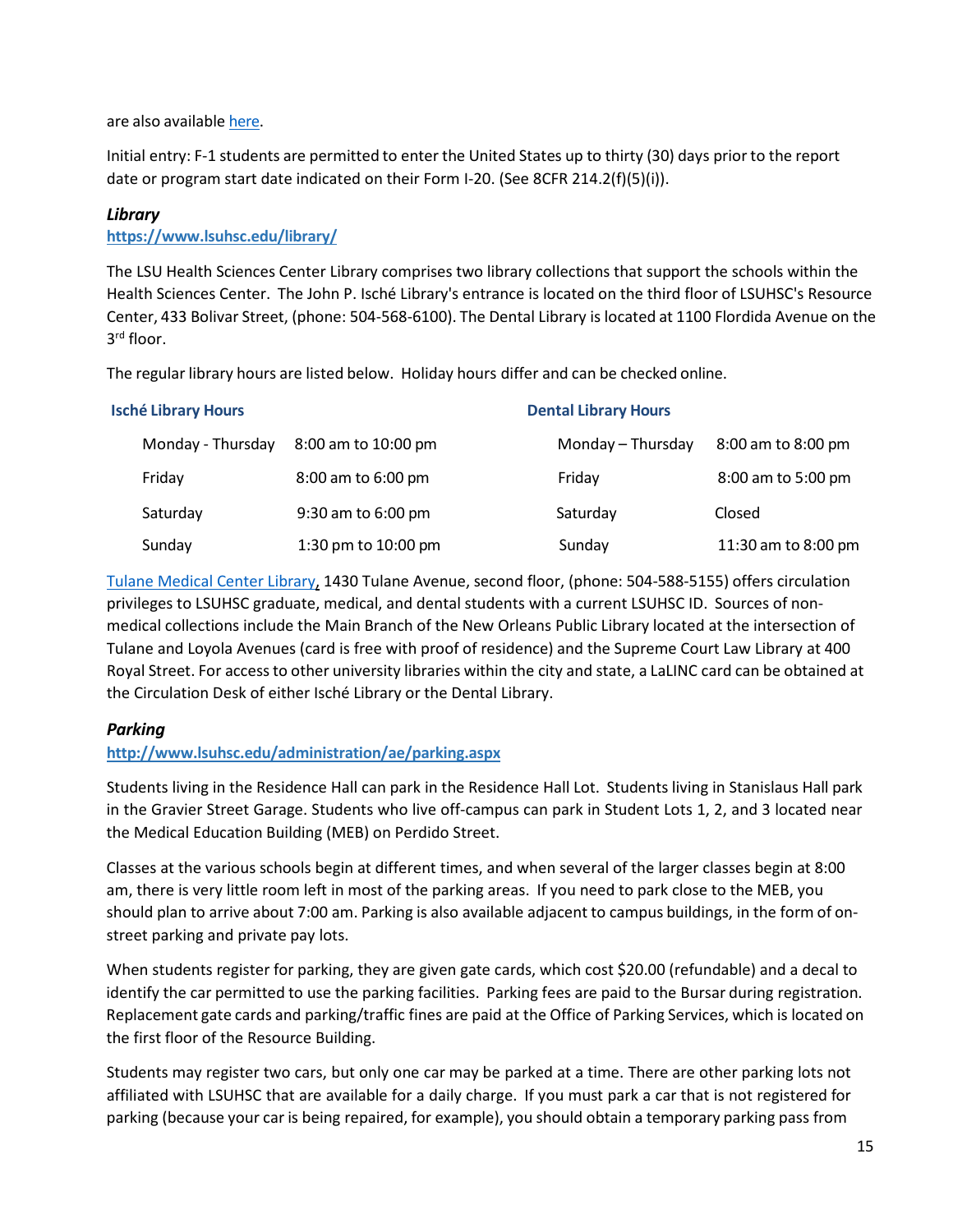Parking Services.

The parking information is given to students at registration. If you have any questions or need assistance of any kind, please feel free to contact Parking Services a[t park@lsuhsc.edu](mailto:park@lsuhsc.edu) or call 504-568-4884.

# *Peer Advocate Liaison (PAL) Program*

**<http://www.lsuhsc.edu/orgs/campushealth/pal.aspx>**

In the Peer Advocate Liaison Program, LSUHSC student volunteers(PALs) are available to help guide students to the appropriate resources for any of the following problems:

- Relationship or family issues
- Academic problems
- Concerns with alcohol or drugs
- Depression
- Adjustment to new environments
- Stress or anxiety

PALs act as temporary liaisons between students and the campus resources that assist them. PALs are not trained for counseling or crisis intervention. To find a PAL volunteer, students can call their Office of Student Affairs or look for nametag holders that say, "Ask me about PALs."

# *Safety and Security*

**<https://www.lsuhsc.edu/administration/vcacsa/emergency.aspx>**

On weekends, holidays, and between 6 p.m. and 6 a.m. weekdays everyone will have to use their ID for entry into the buildings. Whenever possible, park in the student lot and lock your car. After dark, students may request that a University Police Officer escort them to their car. LSUShield provides a mobile app for emergency and non-emergency situations (https://911.Isuhsc.edu/report/Isushield.aspx) for your continued safety and security. In some departments, students are assigned lockers or other secure space for their coats, books, and other valuables. It is not advisable to leave these items unattended in the halls, classrooms, library, or visible in your car.

#### *Student Health Services*

**<http://www.lsuhsc.edu/orgs/studenthealth/>**

In the interest of protecting, maintaining, and promoting the good health of its students, the Health Sciences Center has established the Student Health Services office for all enrolled students. This clinic will attend to students' heath needs including prevention of illness, treatment of acute or chronic disease, or treatment of injury.

All students are eligible for primary health services from Student Health Services. Primary care in the Student Health Clinic is covered by the student health fee. Other services will be billed to the student's insurance carrier. The student health fee currently covers the cost of a primary care visit. Thus, there is no charge for the student to be seen by a Student Health provider in the Student Health Clinic.

Specialty visits to clinics such as gynecology, orthopedics, pulmonary, etc. are billed at the usual and customary rate. Care for students' spouses, even those who are carried on the student's health insurance policy, are not included as a part of the Student Health Service fee. Health Sciences Center physicians are available to see spouses or other dependents on a private care basis with charges billed to the insurance carrier. Contact Student Health Services at 504-525-4839 for further information regarding current services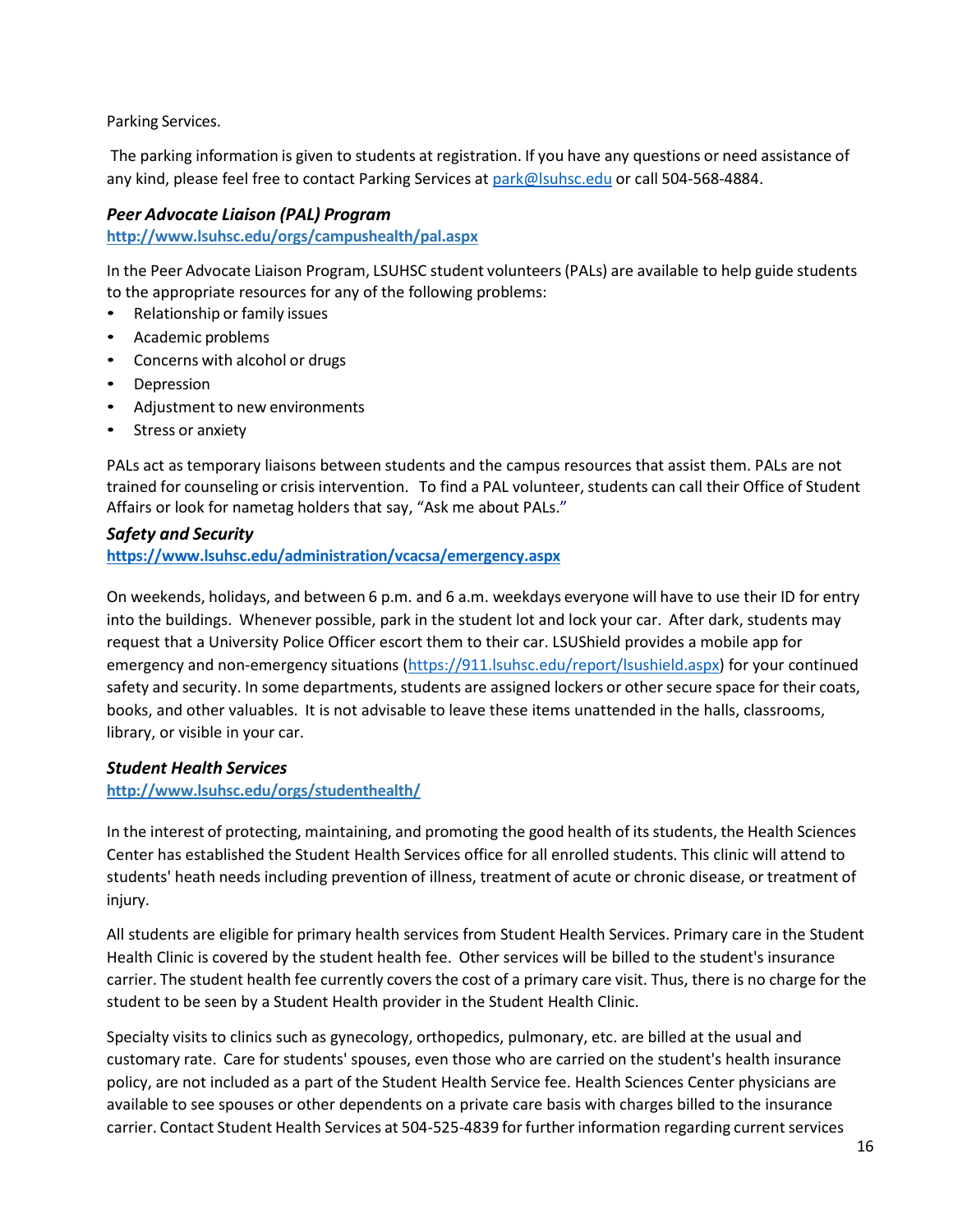provided. Contact your insurance company at the number provided with your policy.

Student Health is located on the seventh floor of the Lions–LSU Clinics Building. Appointments are now being taken at the following locations from 8am-4:30pm weekdays: 3700 St. Charles Ave., call 504-412-1366; 200 West Esplanade Suite 205, Kenner, call 504-412-1705 (By appointment only)

Prior to registration in the graduate program, students must have submitted the completed Student Health Service Medical History and Physical Examination form including immunization history to Student Health Services. This information must be received prior to initial school registration and will be used to determine the student's health status. In some instances, follow-up tests may be required and yearly retesting may be necessary. This form is mailed to incoming students along with their acceptance letters from the Dean of the School of Graduate Studies.

*It is the student's responsibility to check with Student Health prior to each registration to make certain that*  health records are current. A TB skin test is required annually. Students will be blocked from enrolling if health *records are not current.*

#### **Student Health Insurance**

#### **<http://www.lsuhsc.edu/orgs/studenthealth/insurance/>**

It is mandatory for all graduate students to have health insurance. They have the option of purchasing the student health insurance through the institution.

In addition to providing ambulatory care, the Health Sciences Center has negotiated a group health insurance plan for students, spouses and/or dependents. If the student has an equivalent health insurance policy from another source, coverage under the Health Sciences Center insurance plan may be waived. However, every student must purchase the LSUHSC-NO policy covering blood borne disease (the needle-stick policy.)

All students must show proof of medical/hospitalization insurance coverage. Students not already covered by policies of a parent, spouse, or other person may purchase the group insurance available through LSUHSC. This policy is usually purchased at the fall registration. Students entering graduate school at other times may purchase the policy on a prorated basis. All LSUHSC students are required to purchase the Needle Stick/Splatter preventive care benefit.

# *Student Housing*

# **<http://www.lsuhsc.edu/administration/ae/housing.aspx>**

The Residence Hall and Stanislaus Hall provide economical and convenient housing for students attending LSUHSC. Accommodations range from apartments to dormitory rooms. All full-time LSUHSC students are eligible to apply for housing.

An application form can be obtained from the website or from: Harold Rihner, Director of Student Housing 1900 Perdido Street, New Orleans, LA 70112 Email: [hrihne@lsuhsc.edu](mailto:dlausc@lsuhsc.edu) Phone: (504) 568-6260

# *Student Organizations*

The Student Government Association (SGA) in the LSUHSC School of Graduate Studies encourages interactions among students of the various departmental programs, seeks to inform students of services available to them, and functions as a liaison between faculty and students. Two representativesfrom each program are selected at the end of the spring semester. Officers are elected at the first meeting of the new group of representatives.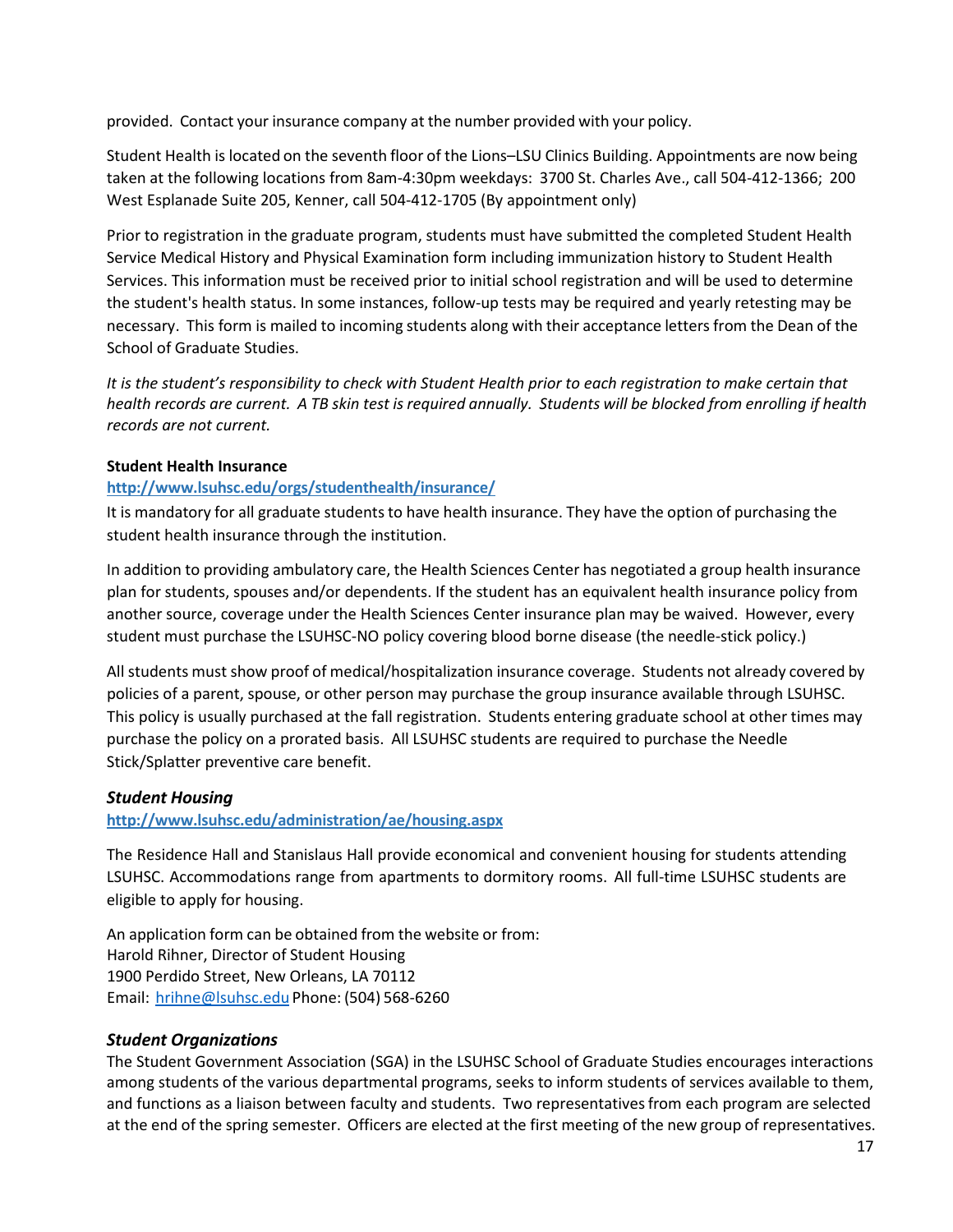A limited number of free tickets to LSU games played in Baton Rouge (about 80 miles away) are distributed by the SGA.

#### *Student Wellness/Fitness*

<https://www.lsuhsc.edu/administration/wellness/>

The LSUHSC-NO Fitness/Wellness Center is located on two floors of Stanislaus Hall and staffed with dedicated professionals. The Wellness Center is available free to all students. Spinning, yoga, tai chi, the latest in weight equipment and group aerobics are all free offerings of the activity program. Massage therapy and personal training sessions are available at reasonable rate agreements.

#### *Title IX*

[https:/www.lsuhsc.edu/titleix/default.aspx](https://www.lsuhsc.edu/titleix/default.aspx)

LSUHSC-NO is committed to providing a learning, working, and living environment that promotesintegrity, civility, and mutual respect in an environment free from discrimination on the basis of sex and sexual misconduct which includes sex discrimination, sexual harassment, dating violence, domestic violence, sexual assault, stalking and retaliation. (*[PM-73 - Title IX and Sexual Misconduct Policy](https://www.lsuhsc.edu/administration/pm/pm-73.pdf)*)

# <span id="page-17-0"></span>**POLICIES OF PARTICULAR INTEREST TO STUDENTS**

*CM-26*: [Americans with Disabilities Act of 1990](https://www.lsuhsc.edu/administration/cm/cm-26.pdf)

*CM-32*: [Statement of The Student Role and Participation in Institutional Decision Making](https://www.lsuhsc.edu/administration/cm/cm-32.pdf)

*CM***-***33*: – [Policies and Procedures Governing the Supervisory Role of the Institution Over Student Activities](https://www.lsuhsc.edu/administration/cm/cm-33.pdf)  [Including Student Publications](https://www.lsuhsc.edu/administration/cm/cm-33.pdf)

*CM***-***36*: [Guidelines for the responsible use of Alcohol at the LSU Health Sciences Center](https://www.lsuhsc.edu/administration/cm/cm-36.pdf)

*CM-37*: [LSUHSC-New Orleans Campus Fitness for Duty](https://www.lsuhsc.edu/administration/cm/cm-37.pdf) 

*CM-38*: [Substance Abuse Policy and Drug Free Workplace Policy](https://www.lsuhsc.edu/administration/cm/cm-38.pdf)

*CM: 42*[: Information Technology \(IT\) Infrastructure](https://www.lsuhsc.edu/administration/cm/cm-42.pdf)

*CM-44*: [Campus Security Policy](https://www.lsuhsc.edu/administration/cm/cm-44.pdf)

*CM-49*: [Sexual Harassment/Gender Discrimination](https://www.lsuhsc.edu/administration/cm/cm-49.pdf)

*CM-51*: [Policy on Hurricane Emergency Procedures for LSUHSC-New Orleans](https://www.lsuhsc.edu/administration/cm/cm-51.pdf)

*CM-56*: [Student Responsibilities & Rights](https://www.lsuhsc.edu/administration/cm/cm-56.pdf)

*CM-58*: [Tobacco Use Policy](https://www.lsuhsc.edu/administration/cm/cm-58.pdf)

*CM-64*: [Tornado Policy](https://www.lsuhsc.edu/administration/cm/CM-64.pdf)

<span id="page-17-1"></span>*CM-66*: [Freedom of Speech & Expression](https://www.lsuhsc.edu/administration/cm/CM-66.pdf)